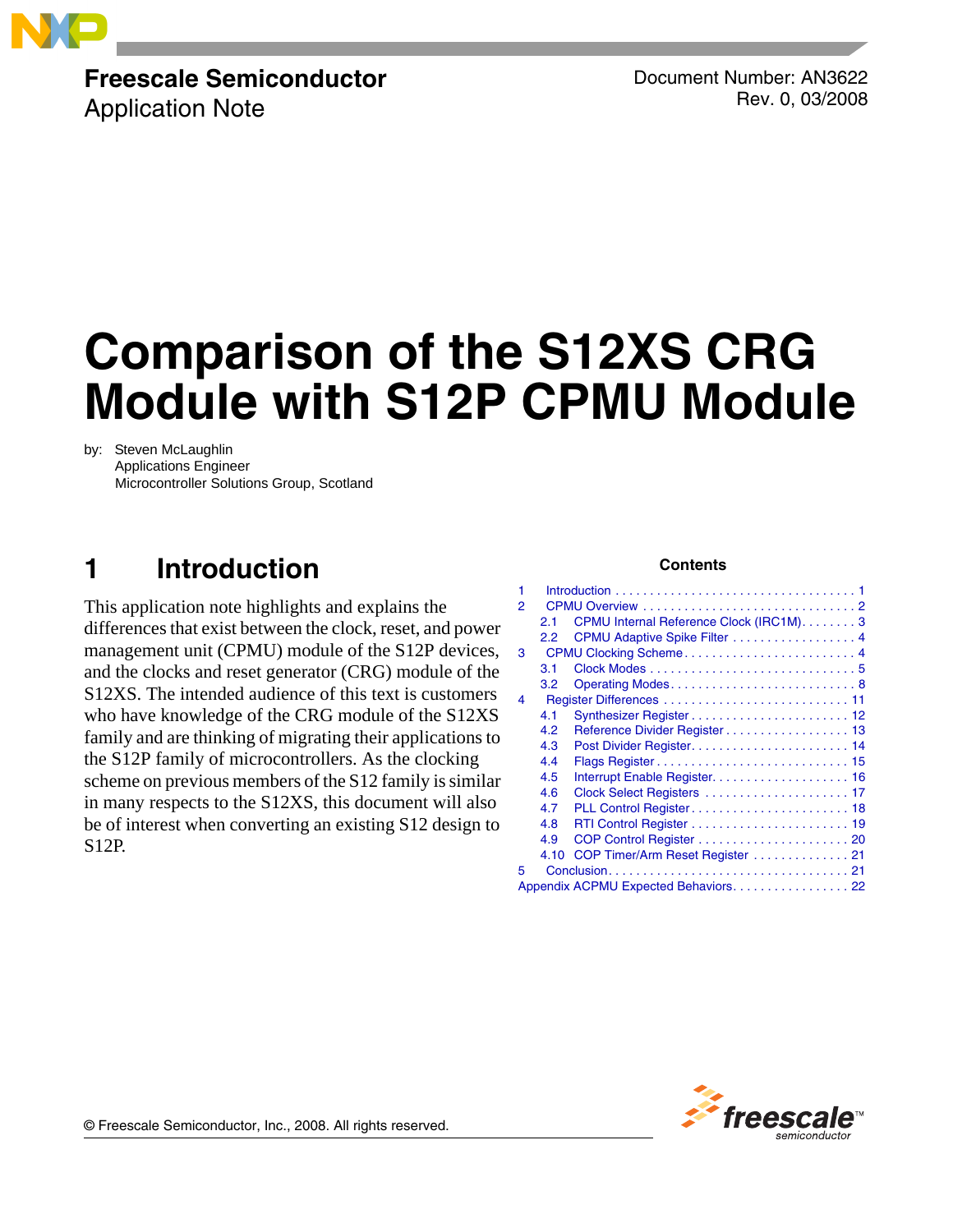

**CPMU Overview**

# <span id="page-1-0"></span>**2 CPMU Overview**

[Figure 1](#page-2-1) features the block diagram of the CPMU module. Unlike the CRG, this module integrates the voltage regulator, autonomous periodical interrupt (API), and high temperature sensor blocks.

It also includes an integrated RC-based reference oscillator (IRC1M), which by default is set at 1 MHz.

On the S12XS, the default mode on startup (from reset or full stop mode) is operation from the external reference gated by the clock quality checker. The PLL can then be selected and configured to obtain a higher bus clock.

On the S12P, the default mode on startup (from reset or full stop mode) is operation from the PLL using the internal reference (IRC1M). Startup from an external oscillator is not automatic and can be enabled under software control. This is discussed in detail in [Section 3, "CPMU Clocking Scheme](#page-3-1)."

The CPMU contains an adaptive spike filter that can prevent spurious oscillator noise reaching the PLL and help prevent loss of lock events (use of the spike filter is available only for external clock modes and for certain oscillator and bus configurations).

The S12XS external oscillator can be configured for loop-controlled Pierce, full-swing Pierce, or external clock input, whereas the S12P external oscillator supports only a loop-controlled Pierce configuration.

The BDM clock on the S12P, by default, is 8 MHz. [Figure 1](#page-2-1) illustrates the BDM clock being derived from the PLL, which can be used with either the internal or external reference. The BDM clock source on the S12XS is derived by the bus clock dependent upon the oscillator or the PLL.

**Note:** While debugging, background debug mode (BDM) may experience delays due to the ramping and lock, as well as switching between clock run modes.

<span id="page-1-1"></span>Both devices have different operating frequencies, as stated in [Table 1](#page-1-1).

| <b>Table 1. Frequency Comparison</b> |  |  |  |
|--------------------------------------|--|--|--|
|--------------------------------------|--|--|--|

|             | <b>Maximum bus frequency (MHz)</b> | <b>Maximum VCO frequency (MHz)</b> |
|-------------|------------------------------------|------------------------------------|
| S12XS       | 40                                 | 120                                |
| <b>S12P</b> | ຈດ                                 | 64                                 |

Unlike the CRG module, the CPMU module also includes a CPMU protection register (CPMUPROT) that is designed to protect the clock configuration registers from accidental overwrite. The registers protected are: CPMUSYNR, CPMUREFDIV, CPMUPLL, CPMUIRCTRIMH/L, and CPMUOSC.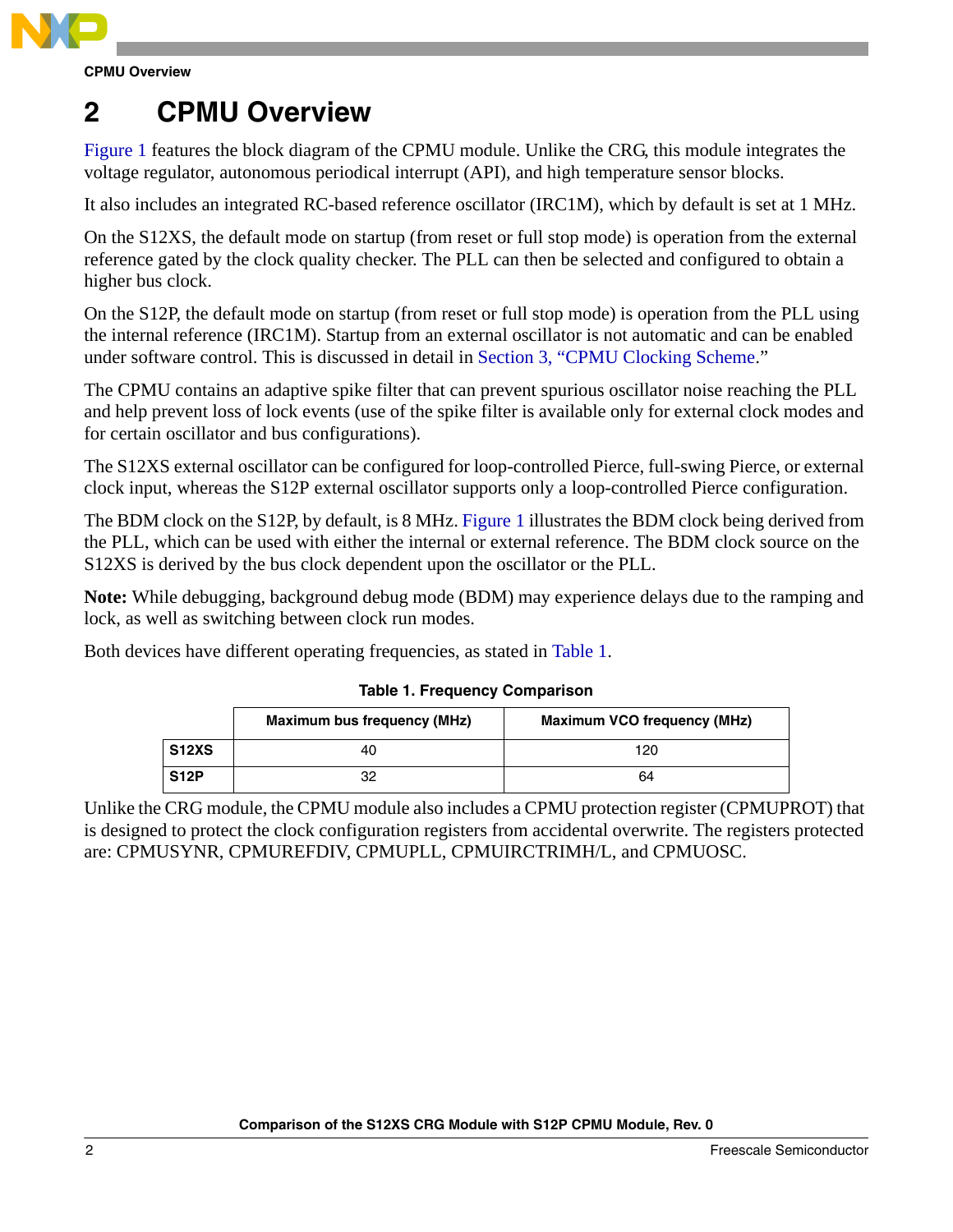**CPMU Overview**





**Figure 1. S12CPMU Block Diagram, Highlighting Major Changes from CRG Module**

### <span id="page-2-1"></span><span id="page-2-0"></span>**2.1 CPMU Internal Reference Clock (IRC1M)**

The CPMU IRC1M provides a stable internal reference option for the PLL. The IRC1M will be factory trimmed before shipping, but can be re-trimmed for accuracy under specific operating conditions via the CPMUIRCTRML/H registers.

The internal reference of the CPMU offers a number of potential advantages, including:

• Design cost reductions for applications that do not require an external oscillator at all.

### **Comparison of the S12XS CRG Module with S12P CPMU Module, Rev. 0**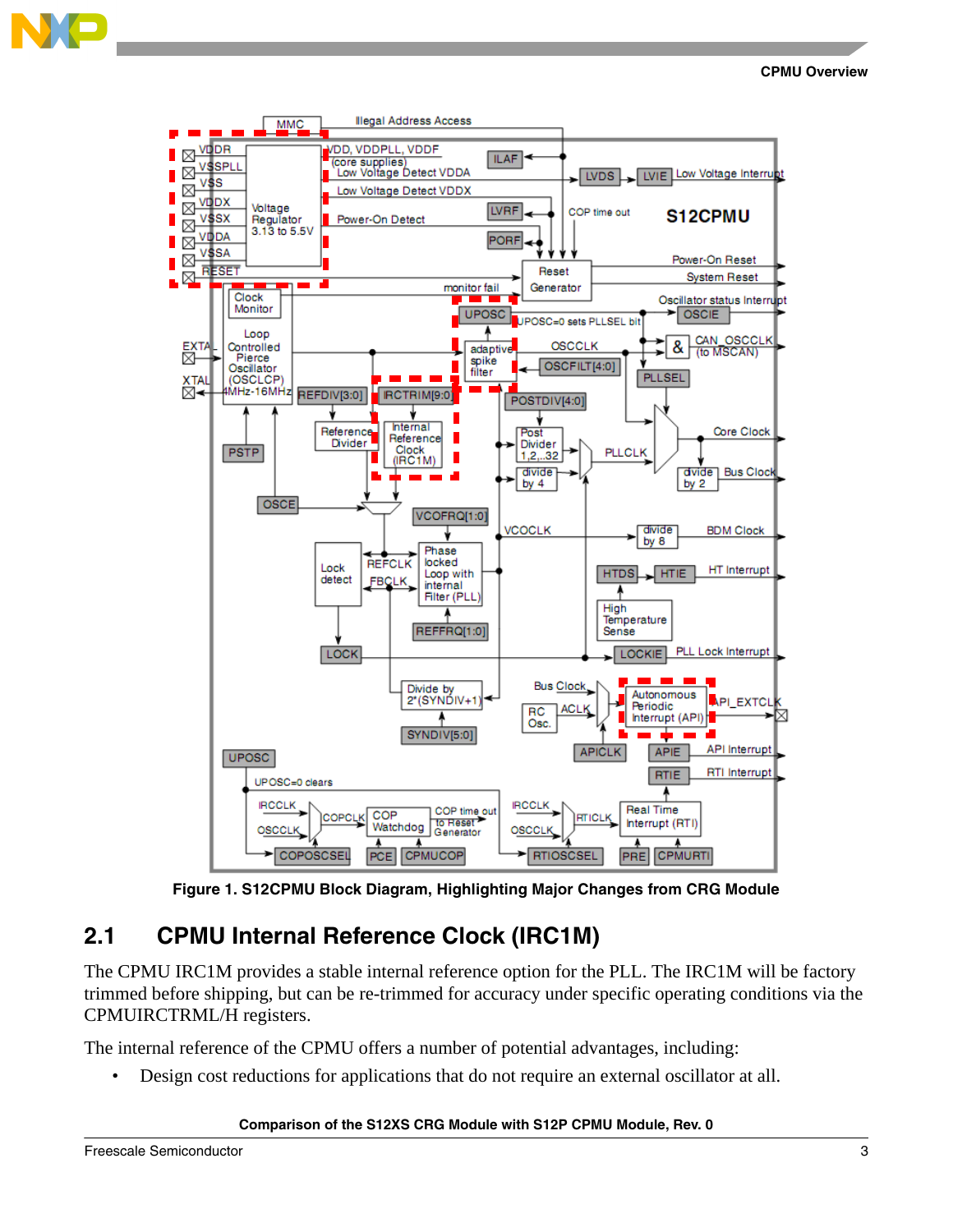

#### **CPMU Clocking Scheme**

- PLL stability with the IRC1M reference that is sufficient for LIN communications.
- Faster startup time the startup time of the internal reference clock (typically 50  $\mu$ s) is significantly faster than that of an external oscillator (typically milliseconds). This can avoid the overhead of an application that is waiting for an external oscillator to start.
- Quick reaction to handling noise (if the adaptive spike filter bits have been enabled) in comparison to the S12XS CRG.

Where higher clock accuracy is required, for instance in CAN nodes, an external loop-controlled Pierce oscillator is included (the CAN module clock is directly sourced only from the external clock reference).

The majority of other designs, where such high clock accuracy is not required, can be easily achieved using only the internal reference.

### <span id="page-3-0"></span>**2.2 CPMU Adaptive Spike Filter**

The adaptive spike filter can be used with an external reference to filter noise, thus avoiding possible loss of lock situations. This is performed by a digital hardware filter and is valid only for certain combinations of oscillator and  $f_{VCO}$ . The filter is also responsible for qualifying the PLL.

To make use of the filter, select an external reference and PLL configuration where the VCOCLK frequency is eight times the oscillator frequency. The register OSCFILT contains filter bits that are used to configure the adaptive spike filter. The value of OSCFILT is calculated from the ratio of VCOCLK to OSCCLK and divided by 2. In PBE mode (discussed in [Section 3, "CPMU Clocking Scheme](#page-3-1)"), when the PLL is not selected, the source of the bus clock is still enabled and will remain locked, to provide an appropriate  $f_{VCO}$  for the filter.

## <span id="page-3-1"></span>**3 CPMU Clocking Scheme**

The clocking scheme of this module differs from the CRG module primarily due to the inclusion of the 1 MHz internal reference clock (IRC1M).

<span id="page-3-2"></span>The module has three system clock configurations which are listed and explained in [Table 2](#page-3-2). The following sections explain each of these operating modes in greater detail.

| <b>Operating Mode</b>       | Int Ref | <b>Ext Ref</b> | PLL On | Osc On |
|-----------------------------|---------|----------------|--------|--------|
| PLL Engaged Internal (PEI)  | Yes     | No             | Yes    | No     |
| PLL Engaged External (PEE)  | No      | Yes            | Yes    | Yes    |
| PLL Bypassed External (PBE) | No      | Yes            | No     | Yes    |

**Table 2. CPMU Operating Modes**

 $1$  The PLL is enabled but not used in the generation of the bus clock.

The default mode of operation is PEI mode. This mode is entered from system resets/power-on resets (PORs), and the default bus frequency is 8 MHz as described in [Section 3.1.1, "PLL Engaged Internal](#page-5-0)  [Mode \(PEI\).](#page-5-0)"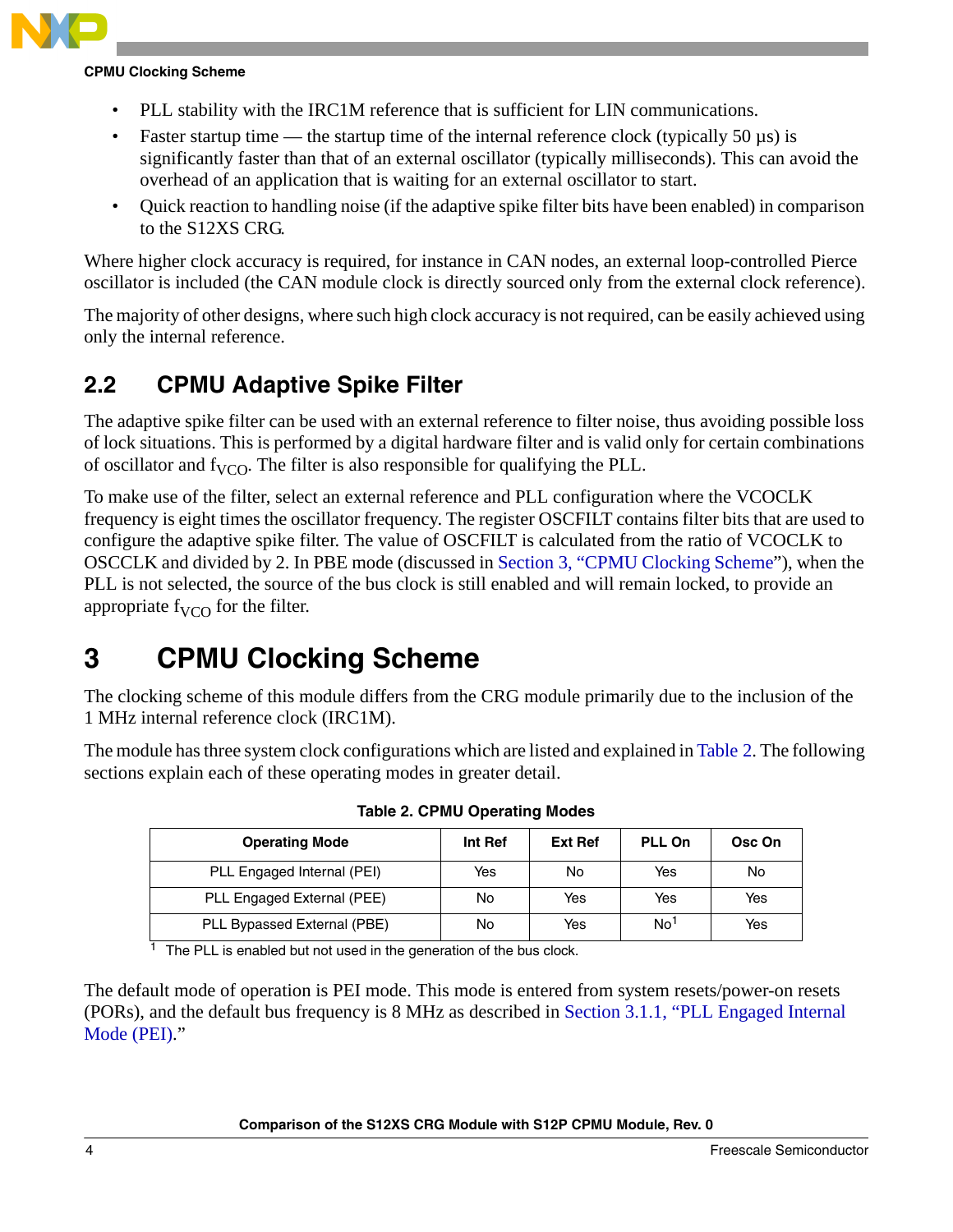



### <span id="page-4-0"></span>**3.1 Clock Modes**

Initial startup of the CPMU module requires that the voltage regulator is in full performance mode, and the PLL and internal reference clock are on. The device will always start up from reset or full stop using the internal reference to generate the system clocks.

The S12P CPMU clock modes are described as follows:

- PEI: system clocks are derived from PLL PLL reference clock = internal reference
- PEE: system clocks derived from PLL PLL reference clock = external reference
- PBE: system clocks derived from external reference

The clock modes on the S12P CPMU have commonalities with the S12XS CRG. Fast wake is similar to PEI in that the system clocks start up using the PLLVCO clock and the oscillator does not start automatically. The key difference is that on the S12P the PLL has the internal reference clock (IRC1M), so it will ramp up and lock.

PEI replaces self clock mode (present on the CRG), so that in the event that the external oscillator fails, you are automatically put into PEI mode from PEE mode. In this event, the device will run with default settings.

The default mode on the S12X (under normal conditions) uses the external oscillator to derive the system clocks. This clock mode is equivalent to PBE mode on the S12P. The key difference is that this is not the default mode.

The typical operational mode on the S12X is with the PLL deriving the system clocks with the external oscillator as the reference clock. This is equivalent to PEE on the S12P.

[Figure 2](#page-4-1) illustrates the available clock modes, and how to move between them.



<span id="page-4-1"></span>**Figure 2. CPMU Clock Modes**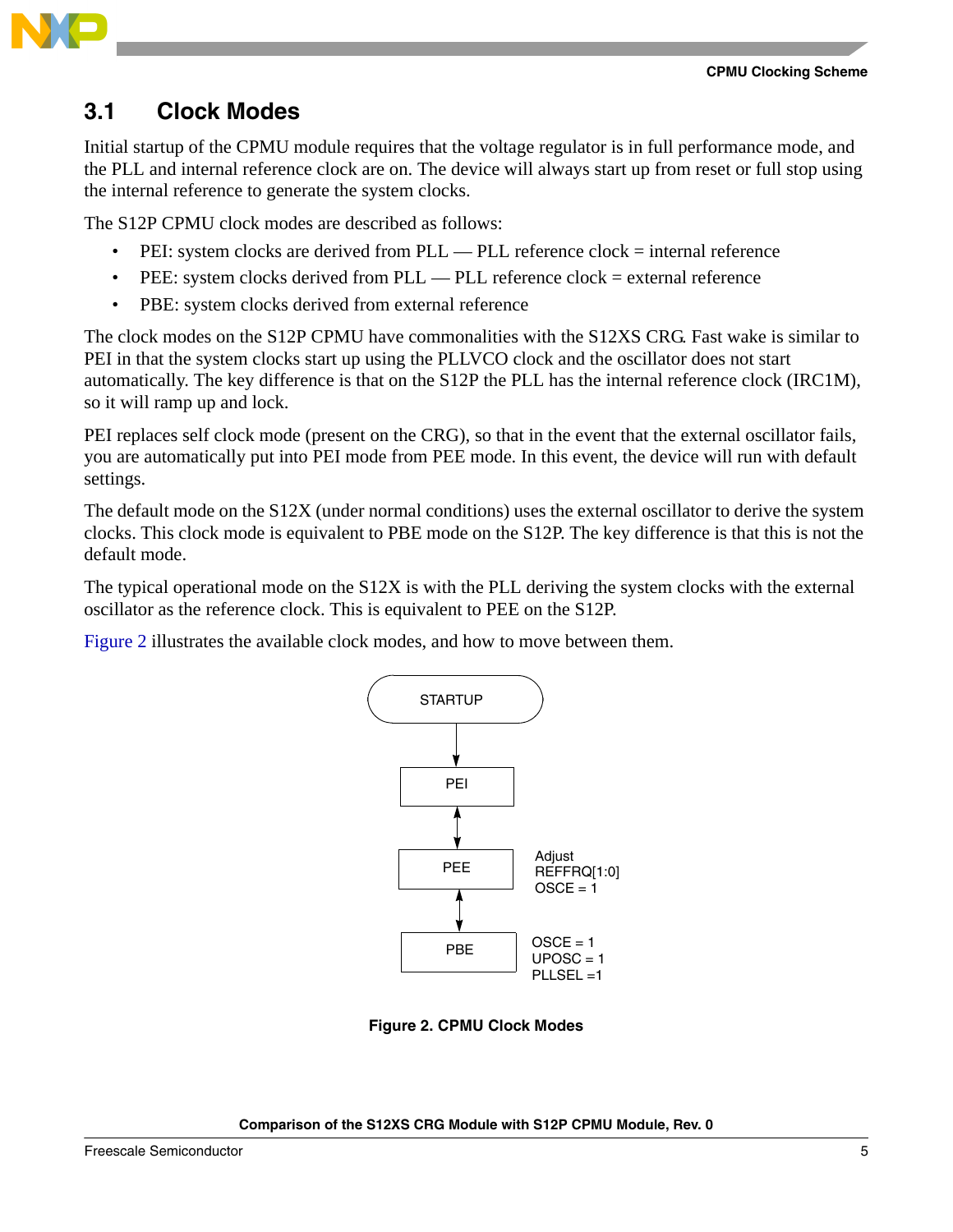

#### **CPMU Clocking Scheme**

The CPMU will start in PEI mode. To enter PEE mode, appropriate adjustment to the PLL divider bits (REFFEQ[1:0]) is required, and the OSCE bit should be set. Both PEI and PEE modes have a bus frequency dependent on the PLL. After the UPOSC bit has been set, PBE mode is entered by clearing PLLSEL, and the bus frequency is derived directly from the oscillator. By setting PLLSEL it is possible to return to PEE mode; similarly, clearing OSCE will return the run mode to PEI.

### <span id="page-5-0"></span>**3.1.1 PLL Engaged Internal Mode (PEI)**

PEI mode is entered upon startup, as shown in [Figure 2](#page-4-1). The bus clock is based on the PLL clock and the PLL reference clock is internally generated. The default PLL configuration is for 64 MHz VCOCLK with POSTDIV set to 0x03, resulting in a PLL clock of 16 MHz and thus a bus clock of 8 MHz.

In this mode, the clock sources for COP and RTI are based on the internal reference clock generator (IRC1M).

### **NOTE**

The default bus frequency may vary depending on the setting of the trim registers.

### <span id="page-5-1"></span>**3.1.2 PLL Engaged External Mode (PEE)**

To enter PEE mode from PEI mode:

- 1. Configure the PLL for the desired bus frequency, via the CPMUSYNR, CPMUREFDIV, and CPMUPOSTDIV registers.
- 2. Enable the external oscillator bit (OSCE in CPMUOSC register).

For PEE mode, the bus clock is derived from the PLL, which is supplied from an external reference. The accuracy of the system clocks will depend on the oscillator and oscillator circuitry used. The module also contains an adaptive spike filter, which prevents noise spikes from appearing on the system clock signals. Filter bits (OSCFILT of the CPMUOSC register) are used to configure the adaptive spike filter, and these are calculated from the ratio of VCOCLK to OSCCLK and divided by 2.

For example, when using a 4 MHz crystal (OSCCLK) and synthesizing a VCOCLK of 64 MHz, then OSCFILT must be set to 8 (in other words, 16 divided by 2).

The adaptive spike filter uses the VCO clock as a reference to continuously qualify the external oscillator clock. When using the oscillator as reference, the PLL locking to the reference acts as a clock quality checker, because stable oscillation will lead to the lock detector detecting lock condition. After it is locked, a fixed frequency and phase will have been achieved; therefore the VCOCLK can be used to sample the oscillator clock. Note: VCOCLK should be higher than the oscillator clock.

Because the adaptive spike filter uses the VCOCLK (from PLL) to continuously qualify the external oscillator, losing PLL lock (LOCK=0) means losing the oscillator status information as well (UPOSC=0).

Within PEE mode, the COP and RTI can be generated from either an internal or external reference, depending on their respective clock select bits.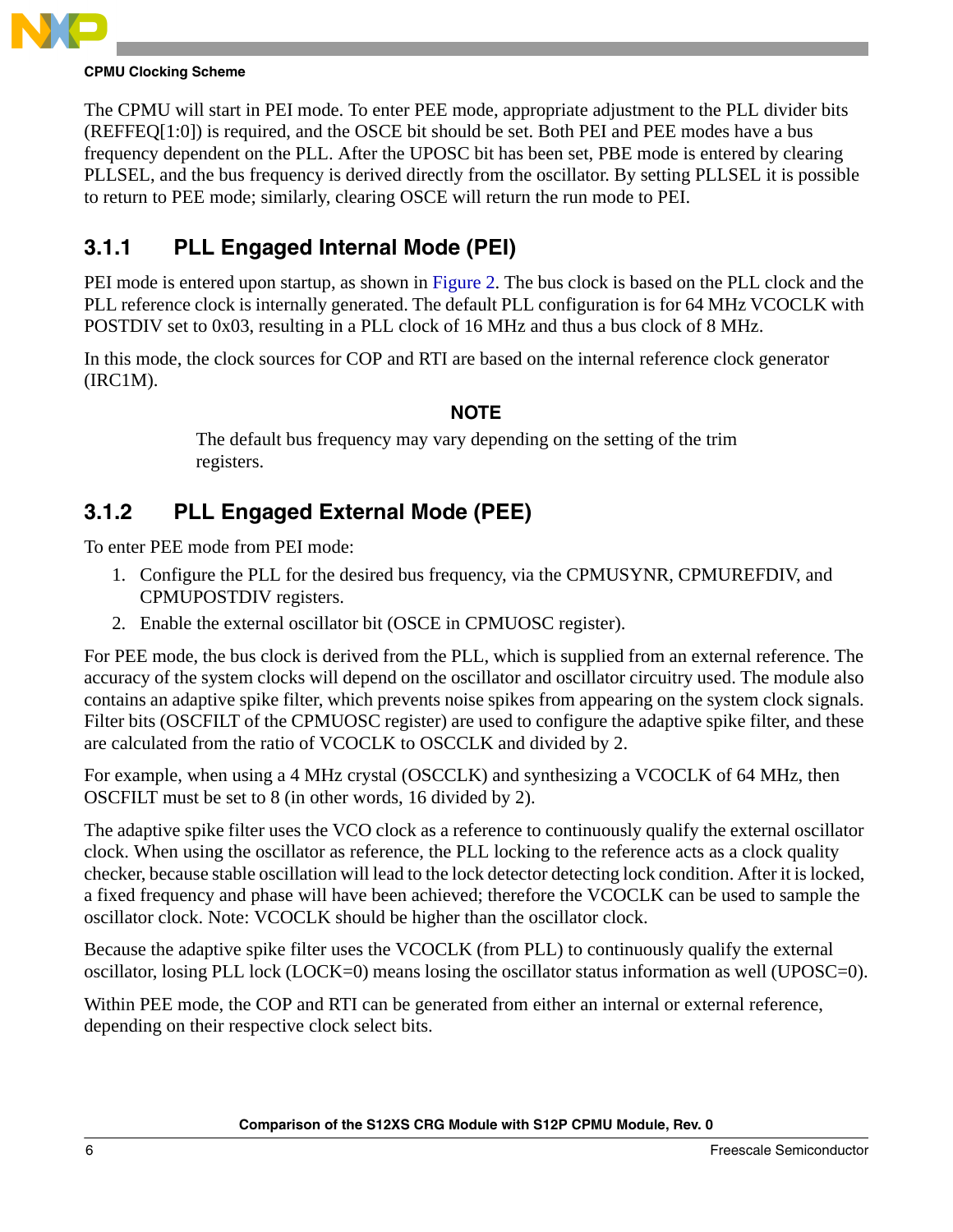



### **3.1.3 PLL Bypassed External Mode (PBE)**

PBE mode can be entered directly from PEE mode as follows:

- 1. Make sure the REFDIV bits are suitable to divide down the oscillator frequency if necessary it could result in the PLL not locking if REFDIV[1:0] is incorrect.
- 2. Enable the external oscillator bit (OSCE in CPMUOSC register).
- 3. Wait for the UPOSC bit to set, indicating the oscillator starting up.
- 4. Select the oscillator as the bus clock (PLLSEL  $= 0$ ).

For PBE mode, the bus clock is derived from the external reference. The main difference from PEE is that PLLSEL is cleared to allow system clocks derived from the OSCCLK. The PLL is still active to provide the VCOCLK to the adaptive spike filter, which qualifies the status of the external oscillator clock. The operation of the adaptive spike filter is described in [Section 3.1.2, "PLL Engaged External Mode \(PEE\).](#page-5-1)"

The adaptive spike filter is responsible for the state of the UPOSC bit. When the UPOSC bit is set, this qualifies the PLL and subsequently clears PLLSEL, which derives the system clocks from the OSCCLK, in other words from the external reference.

Within PBE mode, the COP and RTI can be generated from either an internal or external reference, depending upon their respective clock select bits.

Because the adaptive spike filter uses the VCOCLK (from PLL) to continuously qualify the external oscillator, losing PLL lock (LOCK=0) means losing the oscillator status information as well (UPOSC=0).

The impact of losing the oscillator status in PBE mode is as follows:

- The MSCAN module, which can be configured to run on the oscillator clock, may need to be re-configured.
- PLLSEL is set automatically and the bus clock is switched back to the PLL clock.

Application software needs to be prepared to deal with the impact of losing the oscillator status at any time.

[Table 3](#page-6-0) below summarizes and compares using the clock modules on both the S12XS CRG and the S12P CPMU.

<span id="page-6-0"></span>

|                         | <b>CRG Module</b>                                                                             | <b>CPMU Module</b>                                                                                                                                                            |
|-------------------------|-----------------------------------------------------------------------------------------------|-------------------------------------------------------------------------------------------------------------------------------------------------------------------------------|
| <b>Running with PLL</b> | Device starts up on external<br>oscillator.                                                   | Device starts on internal oscillator in<br>PEI mode.                                                                                                                          |
|                         | Configure PLL registers.<br>2.<br>Check PLL for lock.<br>З.<br>Select PLL clock source.<br>4. | (Optional) Configure PLL registers if<br>2.<br>necessary.<br>(Optional) Set OSCE bit to enable<br>З.<br>external oscillator in PEE mode.<br>Check for lock.<br>$\overline{4}$ |

**Table 3. Comparison of Operating the CRG and CPMU With and Without the PLL**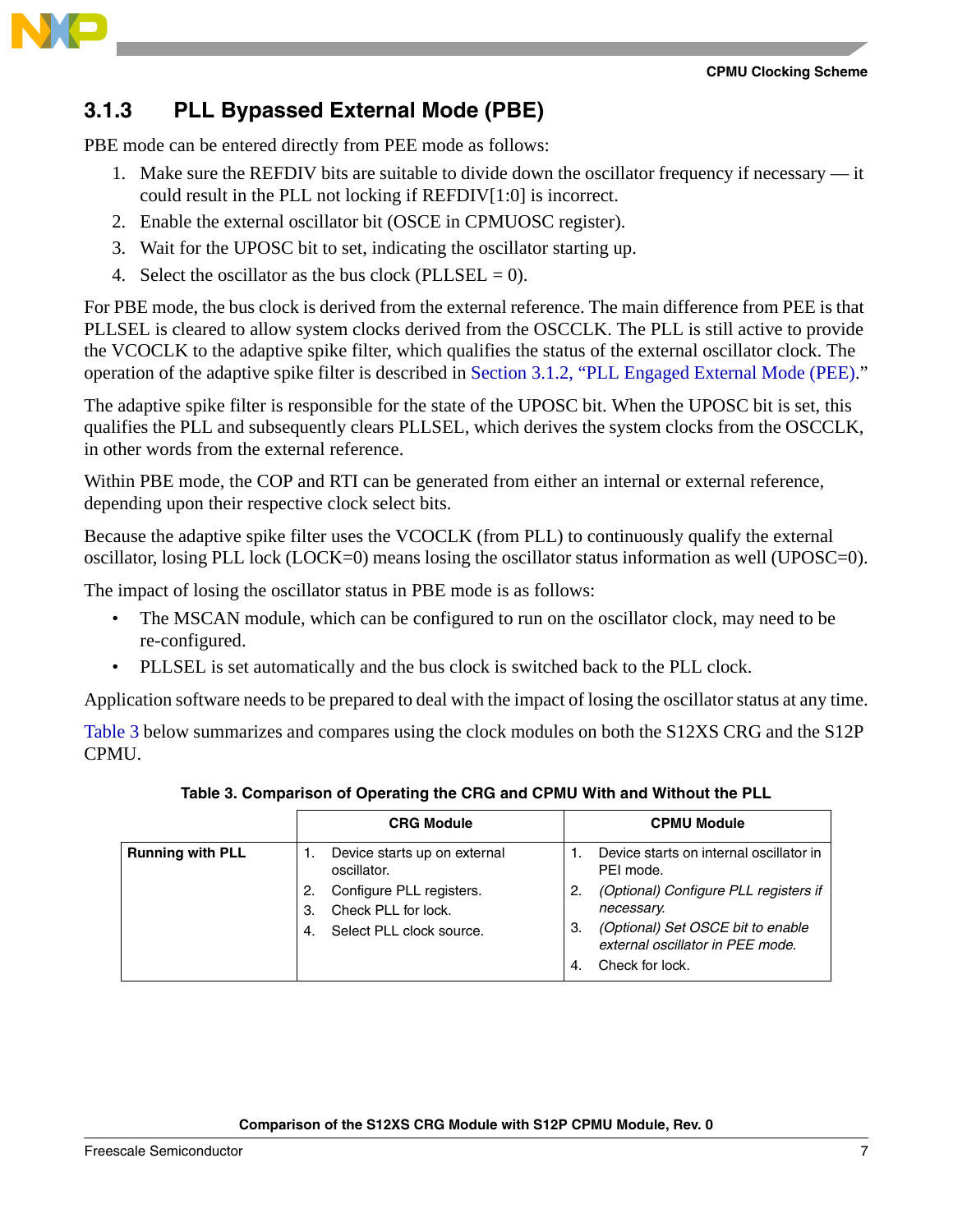

|                                                       | <b>CRG Module</b>                                                                           | <b>CPMU Module</b>                                                                                                                                                                                          |
|-------------------------------------------------------|---------------------------------------------------------------------------------------------|-------------------------------------------------------------------------------------------------------------------------------------------------------------------------------------------------------------|
| <b>Running with external</b><br>oscillator and no PLL | Device starts up on the external<br>oscillator.<br>Select oscillator as clock source.<br>2. | It is good practice to configure PLL<br>registers appropriately.<br>Set OSCE bit to enable external<br>2.<br>oscillator in PEE mode.<br>Wait for UPOSC to set.<br>-3.<br>Select oscillator as clock.<br>-4. |

**Table 3. Comparison of Operating the CRG and CPMU With and Without the PLL**

### <span id="page-7-0"></span>**3.2 Operating Modes**

Run, wait, stop, and pseudo-stop are compatible between the CRG and CPMU. They all have the same function. However, on the CPMU, run mode has three different operating modes, as described in [Section 3.1, "Clock Modes.](#page-4-0)"

### **3.2.1 Wait Mode**

On the CPMU module, wait mode functions in the same way as run mode. Wait is compatible — however, on the S12X the IPLL is powered down, whereas it is not on the S12P. It is possible on the S12P CPMU to configure this action to occur in software, if required.

### **3.2.2 Stop Modes**

Stop mode is entered by executing the CPU STOP instruction. When in stop mode, the voltage regulator is in reduced power mode, the API is available, and the PLL and internal reference are off. The stop modes on CPMU and CRG are similar in that the PSTP bit will determine whether full stop mode or pseudo-stop mode will be engaged. However, unlike the CRG, the CPMU has to take account of the state of OSCE to determine whether full stop or pseudo-stop is being used. [Table 4](#page-7-1) outlines the requirements for each stop mode, and how to maintain capability between both modules.

|                  | <b>PSTP</b> | <b>OSCE</b> |
|------------------|-------------|-------------|
| <b>Full Stop</b> |             |             |
| Full Stop        |             |             |
| Full Stop        |             |             |
| Pseudo-Stop      |             |             |

<span id="page-7-1"></span>**Table 4. Conditions for Full Stop and Pseudo-Stop Modes on CPMU**

It should also be noted that the CPMU module does not have fast wakeup or self-clock mode functionality, which are available on the CRG module. However, the fast wakeup from stop on an S12XS device is comparable to wakeup from stop on the S12P, at approximately 50 µs.

### **3.2.2.1 Stop in PEI Mode**

[Table 5](#page-8-0) highlights the state of the module before, during, and after stop modes have been initiated from PEI mode.

#### **Comparison of the S12XS CRG Module with S12P CPMU Module, Rev. 0**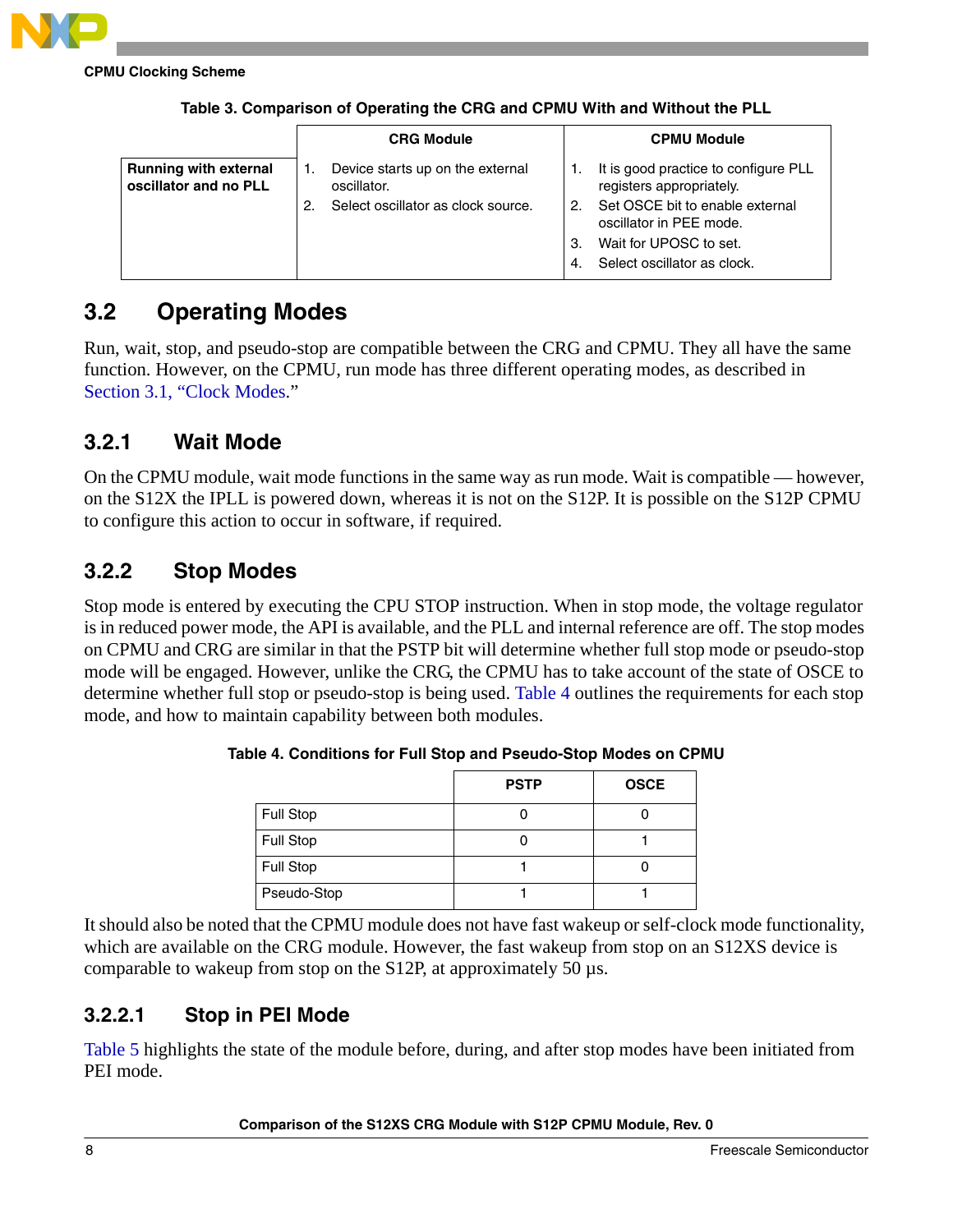

<span id="page-8-0"></span>

|                  | <b>Before / After</b><br><b>Stop Mode</b> | <b>Stop Mode</b> |
|------------------|-------------------------------------------|------------------|
| IRC1M            | On                                        | Off              |
| <b>PLL</b>       | On                                        | Off              |
| <b>REFCLK</b>    | IRC1M                                     | Off              |
| <b>OSCLCP</b>    | Off                                       | Off              |
| <b>Bus Clock</b> | PLL-Based                                 | Off              |

|  | Table 5. STOP for PEI |  |
|--|-----------------------|--|
|  |                       |  |

[Table 5](#page-8-0) shows the state of the various reference and system clocks in PEI mode. During full stop and pseudo-stop modes, the references, and therefore the system clocks, are disabled.

The timing diagram in [Figure 3](#page-8-1) explains the stop mode in PEI. The diagram shows normal running of the PLLCLK, which is then disturbed with the STOP instruction. Wakeup from stop mode on the CPMU module is comparable to the CRG module in that any interrupt will bring the device out of stop mode. Recovery from stop,  $t_{stp\_rec}$ , is typically 50  $\mu$ s. After the PLL begins to recover, it will take time to lock,  $t_{Lock}$ , which is defined as  $150 + (256 / f_{ref})$ . After it is locked, the PLLCLK will return to its previous running frequency.



**Figure 3. Stop Mode Using the PLL as Bus Clock**

### <span id="page-8-1"></span>**3.2.2.2 Stop in PEE Mode**

[Table 6](#page-8-2) shows the state of the various reference and system clocks in PEE mode. During full stop the system clocks and references are disabled, and in pseudo-stop the only reference clock available is the external (oscillator). This allows the COP and RTI to function in pseudo-stop mode, similar to the CRG module.

|  | Table 6. Stop for PEE |  |  |  |  |
|--|-----------------------|--|--|--|--|
|--|-----------------------|--|--|--|--|

<span id="page-8-2"></span>

|              | <b>Before / After</b><br><b>Stop Mode</b> | <b>Stop Mode</b> |
|--------------|-------------------------------------------|------------------|
| <b>IRC1M</b> | υn                                        | Off              |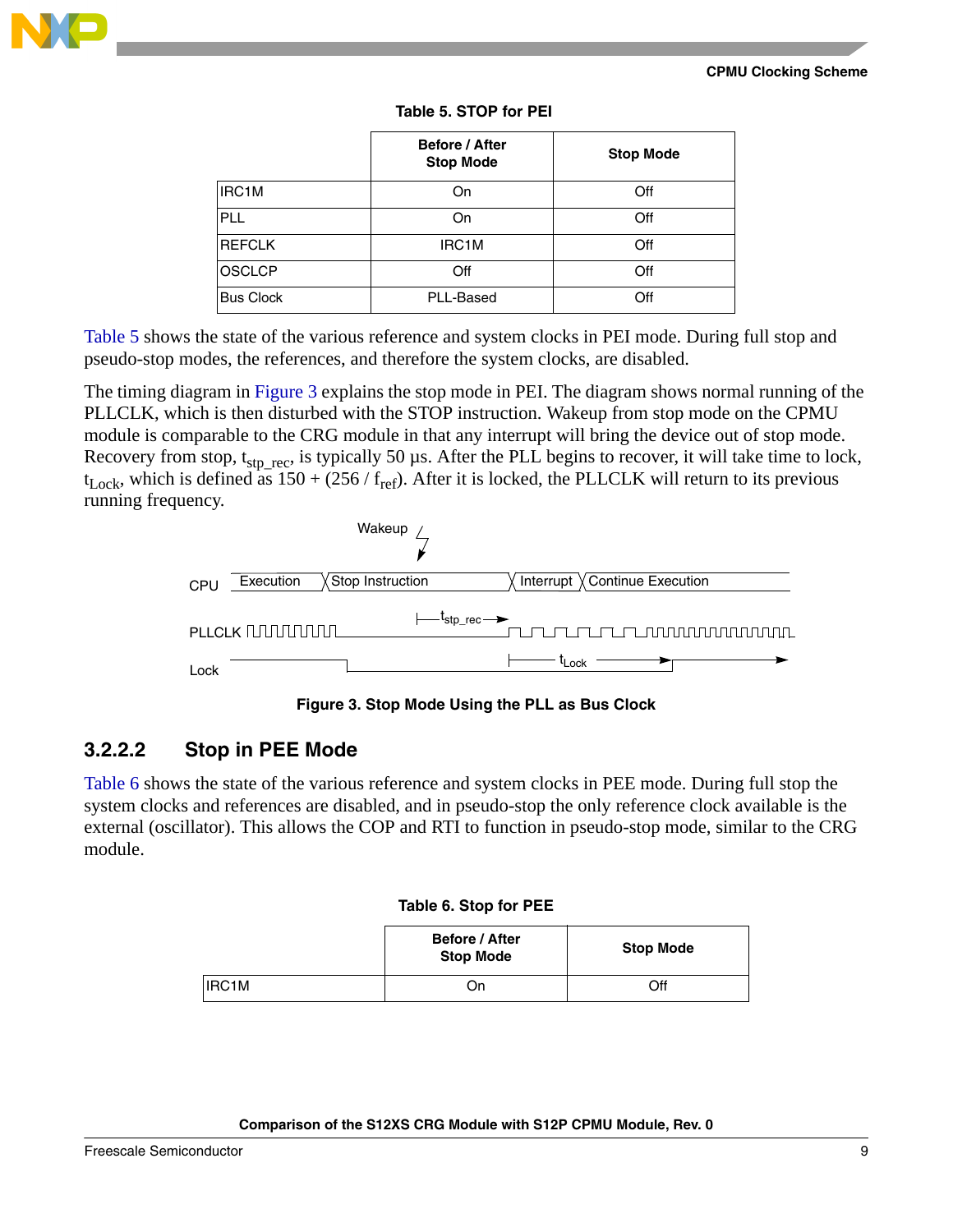

**CPMU Clocking Scheme**

|                  | <b>Before / After</b><br><b>Stop Mode</b> | <b>Stop Mode</b>      |
|------------------|-------------------------------------------|-----------------------|
| PLL              | On                                        | Off                   |
| <b>REFCLK</b>    | OSCLCP-Based                              | Off                   |
| <b>OSCLCP</b>    | On                                        | Off; On if $PSTP = 1$ |
| <b>Bus Clock</b> | PLL-Based                                 | Off                   |

#### **Table 6. Stop for PEE (continued)**

### **3.2.2.3 Stop in PBE Mode**

<span id="page-9-0"></span>[Table 7](#page-9-0) and [Table 8](#page-9-1) represent stop modes on PBE for full stop and pseudo-stop modes, respectively. For PBE mode starting up, there will be a short period of time in which the oscillator is not qualified; therefore, the bus clock will be derived from the PLL (UPOSC = 0). In full stop mode, all system clocks are disabled. For pseudo-stop mode the oscillator will remain on if required ([Table 8](#page-9-1)).

**Table 7. Full Stop Mode for PBE**

|                  | Before Stop Mode Stop Mode |     | After Stop Mode After Stop Mode<br>$(UPOSC = 0)$ | $(UPOSC = 1)$ |
|------------------|----------------------------|-----|--------------------------------------------------|---------------|
| IRC1M            | On                         | Off | On                                               | On            |
| <b>PLL</b>       | On                         | Off | On                                               | On            |
| <b>REFCLK</b>    | OSCLCP-based               | Off | OSCLCP-based                                     | OSCLCP-based  |
| <b>OSCLCP</b>    | On                         | Off | On                                               | On            |
| <b>Bus Clock</b> | OSCLCP-based               | Off | PLL-based                                        | OSCLCP-based  |

**Table 8. Pseudo-Stop Mode for PBE**

<span id="page-9-1"></span>

|                  | <b>Before / After</b><br><b>Stop Mode</b> | <b>Stop Mode</b> |
|------------------|-------------------------------------------|------------------|
| IRC1M            | On                                        | Off              |
| <b>PLL</b>       | On                                        | Off              |
| <b>REFCLK</b>    | OSCLCP-based                              | Off              |
| <b>OSCLCP</b>    | On                                        | On               |
| <b>Bus Clock</b> | OSCLCP-based                              | Off              |

### **3.2.3 Reset Properties**

The reset functionality on the S12P is similar to the S12XS, in that upon detection of any reset, an internal circuit drives the reset pin low for a number of clock cycles. The difference between the two is in the timing for which the reset pin is held low; 512 PLL clock cycles for S12P and 128 system clock cycles for the S12XS. The reset generator will then wait for a further 256 PLL clock cycles on the S12P, compared to 64 system clock cycles on the S12XS, and then sample the reset pin to determine the originating source.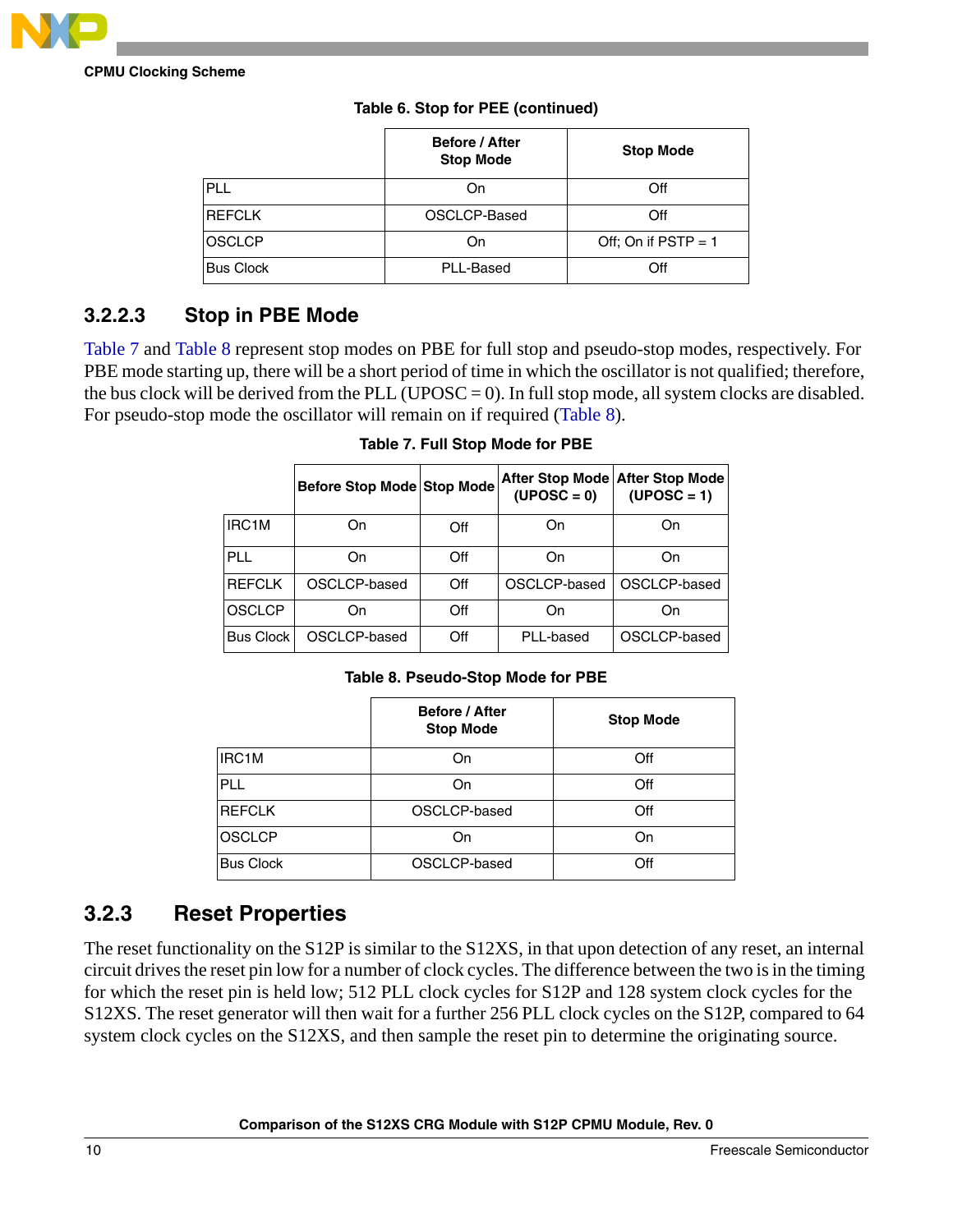

**Register Differences**



**Figure 4. Reset Timing on the S12P**

Both devices have a clock monitor reset, but it operates differently on each. On the S12XS, the clock monitor must be enabled and will eventually enter self-clock mode. Then it will begin a clock quality-check sequence to determine when valid oscillations occur to allow the device to switch back to the oscillator clock.

The S12P will generate a clock monitor reset (only with the oscillator enabled) if a loss of oscillation or the oscillator frequency is less than clock monitor failure-assert frequency (typically 400 kHz). The device will revert to PEI mode. In stop mode, the external reference and clock monitor are not available.

# <span id="page-10-0"></span>**4 Register Differences**

This section of the application note will concentrate upon the registers common to both the CRG and CPMU, and indicate the differences with individual bits to maintain compatibility. The CPMU module consists of more registers than the CRG module mainly because the CPMU module has the API and VREG functionality to consider, whereas these are separate from the CRG module on the S12XS. Therefore, to maintain device compatibility API and VREG code of the S12XS will have to be adjusted to suit S12P applications.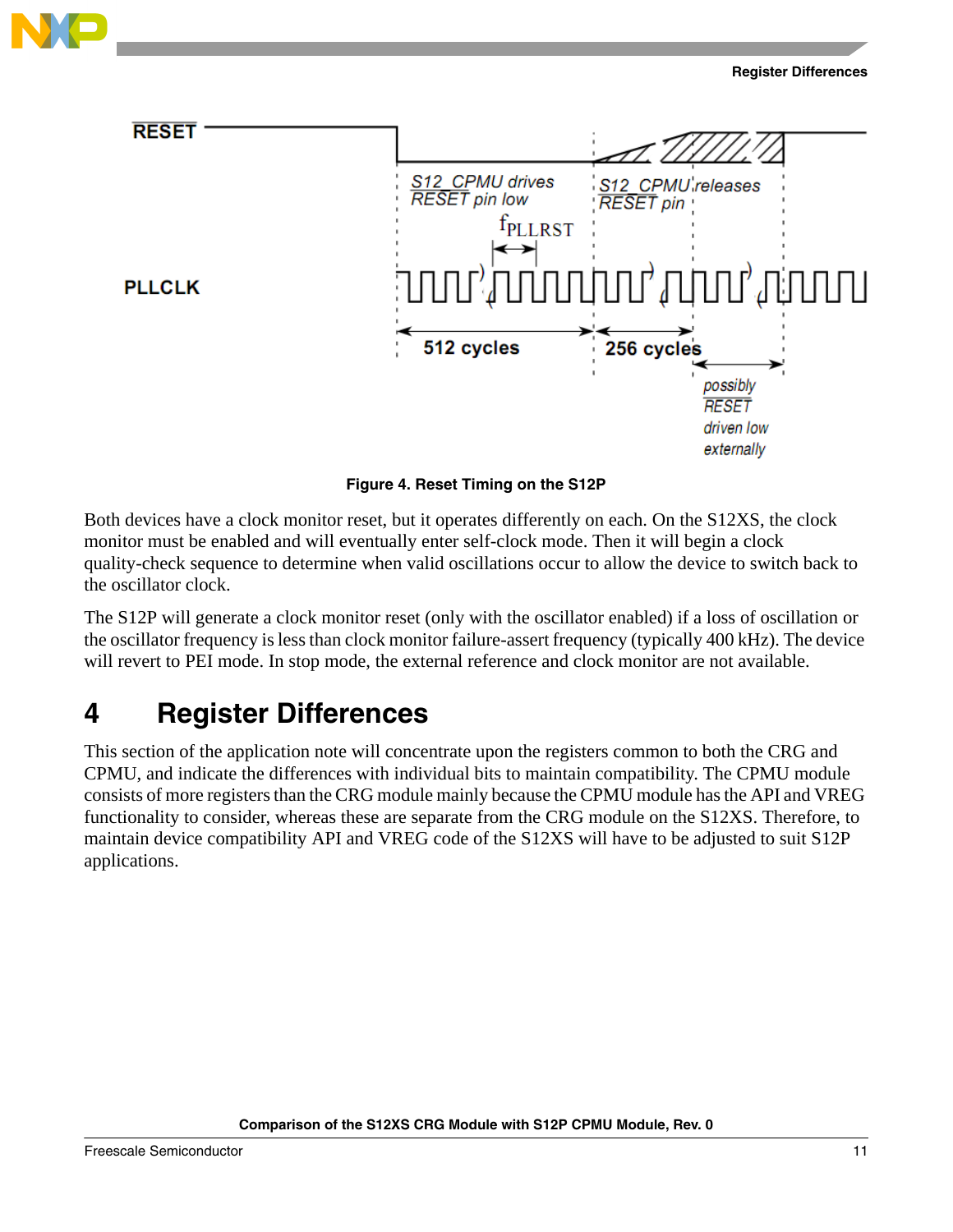

### <span id="page-11-0"></span>**4.1 Synthesizer Register**





# **Table 9. Synthesizer Register Details Between CRG and CPMU Modules**

|                                                     | <b>CRG Module</b> | <b>CPMU Module</b> |
|-----------------------------------------------------|-------------------|--------------------|
| <b>Register Name</b>                                | <b>SYNR</b>       | <b>CPMUSYNR</b>    |
| <b>Register Address</b>                             | 0x0034            | 0x0034             |
| <b>Register State upon Reset</b>                    | 0x00              | 0x5F               |
| <b>Bit Changes on CPMU Register from CRG Module</b> | None              |                    |

This register controls the multiplication factor of the PLL and selects the VCO frequency range. Between the two modules there is no difference with the individual bits. However, a difference exists with writing to the registers. To write anytime on the CPMUSYNDIV register, PLLSEL = 1, PROT=0; else write has no effect.

The CRG module can be written anytime, except when PLLSEL=1. It should be noted that writing to the CPMUSYNR register clears the LOCK (CPMUFLG register) status bit and a write to the SYNR register initializes the LOCK bit (CRGFLG register).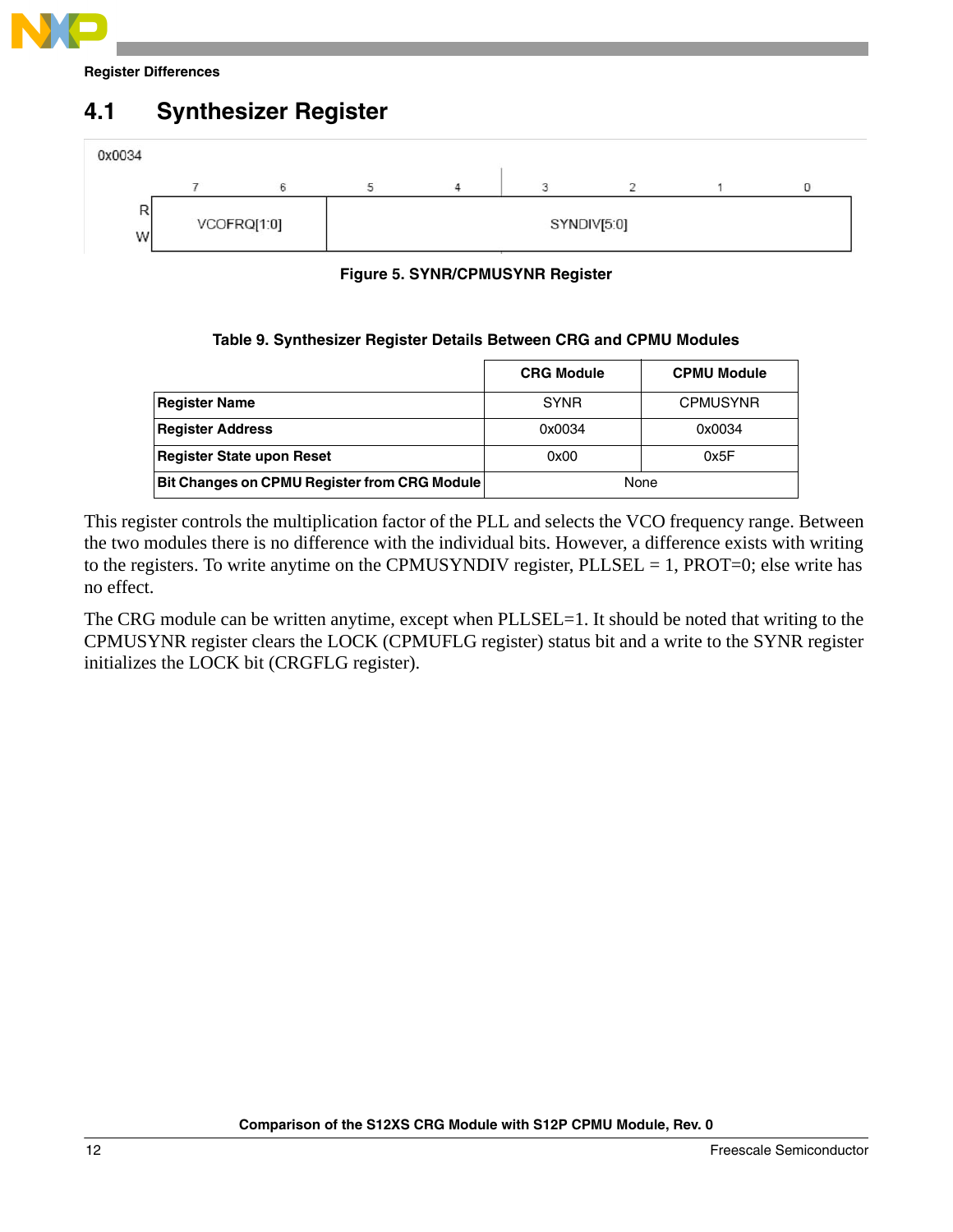



### <span id="page-12-0"></span>**4.2 Reference Divider Register**

**Figure 7. CRG Reference Divider Register (REFDIV)**

#### **Table 10. Reference Divider Register Details Between CRG and CPMU Modules**

|                                                                                                   | <b>CRG Module</b> | <b>CPMU Module</b> |
|---------------------------------------------------------------------------------------------------|-------------------|--------------------|
| <b>Register Name</b>                                                                              | <b>REFDIV</b>     | <b>CPMUREFDIV</b>  |
| <b>Register Address</b>                                                                           | 0x0035            | 0x0035             |
| Register State upon Reset                                                                         | 0x00              | 0x0F               |
| Bit Changes on CPMU Register from CRG Module Bits 4 and 5 are read only and REFDIV has less bits. |                   |                    |

This register provides a finer granularity for the PLL multiplier in steps, resulting in more choices for PLL operating frequencies.

The major differences between the registers are that the REFDIV bits, although they exist in both registers, are smaller in value in the CPMU module. This difference should be taken into account when migrating from S12XS to S12P applications.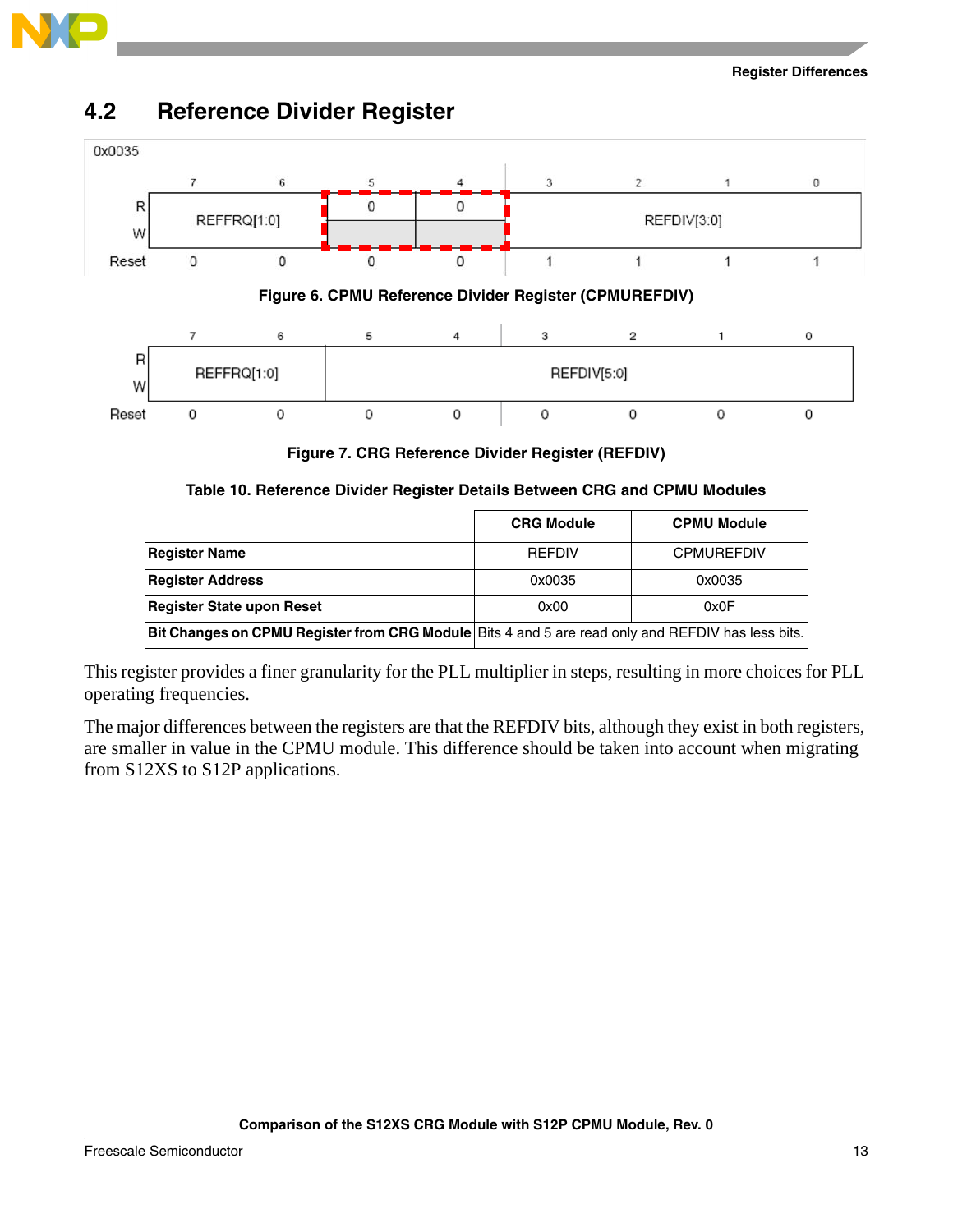

### <span id="page-13-0"></span>**4.3 Post Divider Register**



**Figure 8. Post Divider Register**

| Table 11. Post Divider Register Details between CRG and CPMU Modules |  |  |  |
|----------------------------------------------------------------------|--|--|--|
|                                                                      |  |  |  |

|                                                     | <b>CRG Module</b> | <b>CPMU Module</b> |
|-----------------------------------------------------|-------------------|--------------------|
| <b>Register Name</b>                                | <b>POSTDIV</b>    | <b>CPMUPOSTDIV</b> |
| <b>Register Address</b>                             | 0x0036            | 0x0036             |
| <b>Register State upon Reset</b>                    | 0x00              | 0x03               |
| <b>Bit Changes on CPMU Register from CRG Module</b> | None.             |                    |

The POSTDIV register controls the frequency ratio between the VCOCLK and the PLLCLK. The register can be read anytime but can be written only when PLLSEL=1 in the CPMU.

The CRG module's POSTDIV register can be written anytime, except when PLLSEL=1.

The equations to find f<sub>PLL</sub> also differ between the two modules.

$$
f_{\text{PLL(CRG)}} = \frac{f_{\text{VCO}}}{(2x\text{POSTDIV})}
$$
Eqn. 1

Because the CPMU module can run with an internal reference, a PLL-derived bus frequency can be generated with or without the PLL being locked. The automatic switch to [Equation 3](#page-13-1) below ensures that the bus clock remains in a safe range while the PLL is not locked.

$$
f_{\text{PLL}(\text{CPMU})} = \frac{f_{\text{VCO}}}{\left(1 + \text{POSTDIV}\right)}
$$
Eqn. 2

<span id="page-13-1"></span>**Lock = 0** *Eqn. 3*  $f_{PLL(CPMU)} = \frac{f_{VCO}}{4}$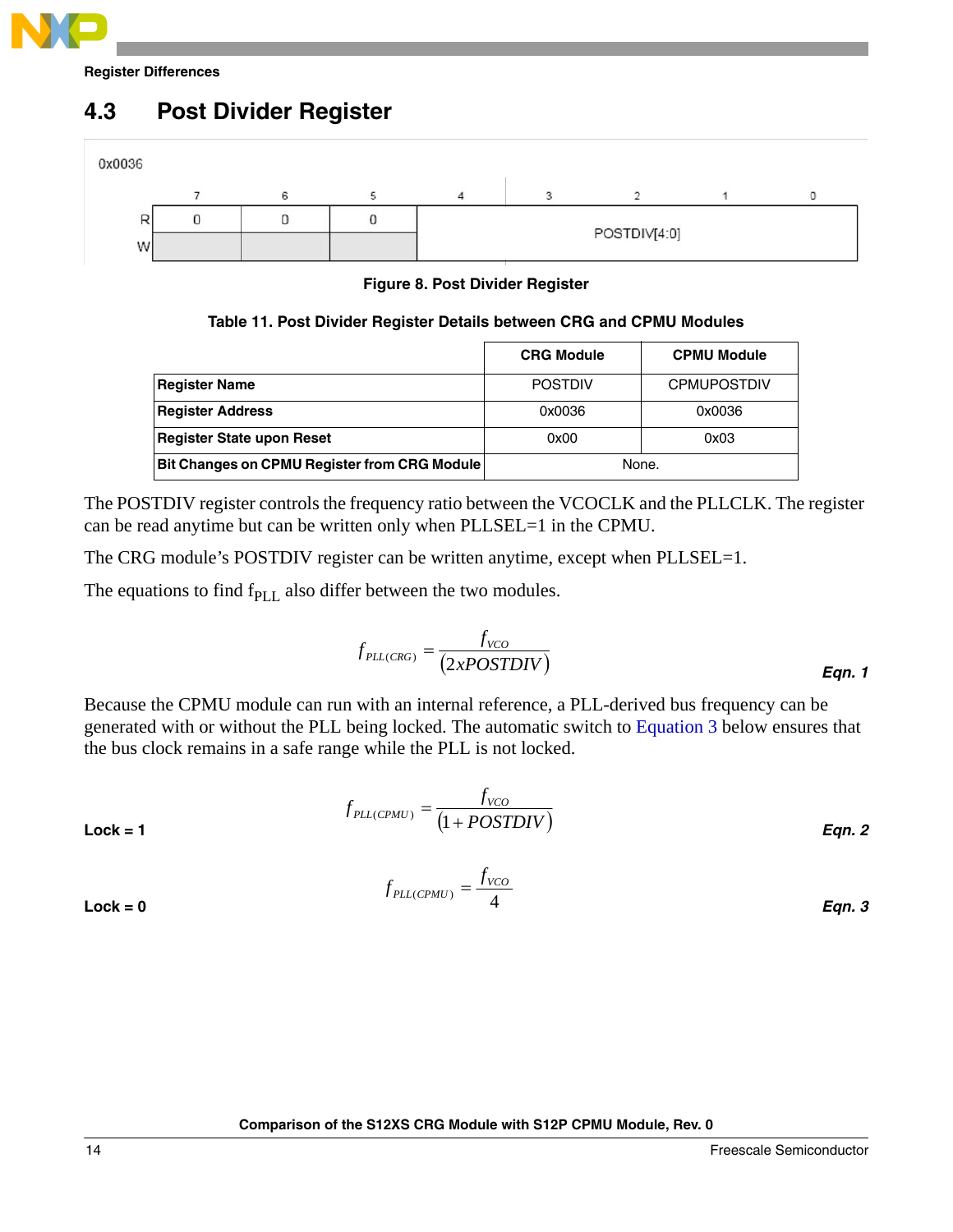

### <span id="page-14-0"></span>**4.4 Flags Register**



1. PORF is set to 1 when a power on reset occurs. Unaffected by System Reset.

2. LVRF is set to 1 when a low voltage reset occurs. Unaffected by System Reset. Not cleared by power on reset.

3. ILAF is set to 1 when an illegal address reset occurs. Unaffected by System Reset. Cleared by power on reset.

#### **Figure 9. CPMU Flags Register (CPMUFLG)**

|       | <b>RTIF</b> | PORF   | LVRF   | <b>LOCKIF</b> | <b>LOCK</b> | ILAF | <b>SCMIF</b> | SCM |
|-------|-------------|--------|--------|---------------|-------------|------|--------------|-----|
| W     |             |        |        |               |             |      |              |     |
| Reset |             | Note 1 | Note 2 | Note 3        |             |      |              |     |

1. PORF is set to 1 when a power on reset occurs. Unaffected by system reset.

2. LVRF is set to 1 when a low voltage reset occurs. Unaffected by system reset.

3. ILAF is set to 1 when an illegal address reset occurs. Unaffected by system reset. Cleared by power on or low voltage reset.

#### **Figure 10. CRG Flags Register (CRGFLG)**

#### **Table 12. Flags Register Details Between CRG and CPMU Modules**

|                                                                                | <b>CRG Module</b>                                                                                                                              | <b>CPMU Module</b> |  |  |
|--------------------------------------------------------------------------------|------------------------------------------------------------------------------------------------------------------------------------------------|--------------------|--|--|
| <b>Register Name</b>                                                           | <b>CRGFLG</b>                                                                                                                                  | <b>CPMUFLG</b>     |  |  |
| <b>Register Address</b>                                                        | 0x0037                                                                                                                                         | 0x0037             |  |  |
| <b>Register State upon Reset</b>                                               | Dependent upon type of<br>Dependent upon type of<br>reset - see notes below<br>reset - see notes below<br>register diagram<br>register diagram |                    |  |  |
| <b>Bit Changes on CPMU</b><br>Register from CRG Module bits have been altered. | Bit 0 and 1. As there is no SCM on CPMU, these                                                                                                 |                    |  |  |

The CPMU module does not have a self-clock mode (SCM), which forms part of an operational mode on the CRG module. For compatibility, this must be taken into account and dealt with appropriately.

On the CPMU, the OSCIF is used to indicate a bit change in UPOSC.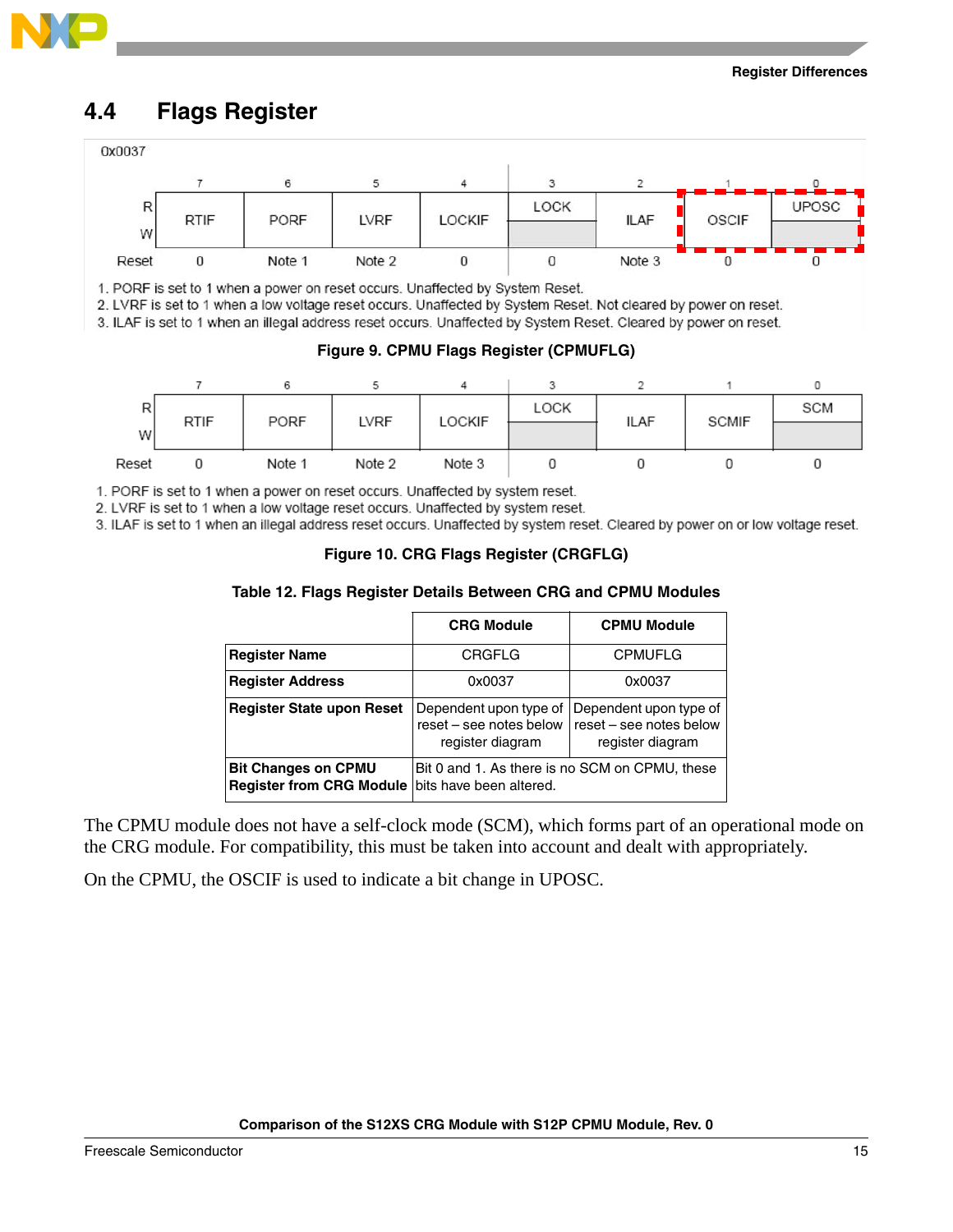



### <span id="page-15-0"></span>**4.5 Interrupt Enable Register**

**Figure 12. CRG Interrupt Enable Register (CRGINT)**

#### **Table 13. Interrupt Register Details between CRG and CPMU Modules**

|                                                                                   | <b>CRG Module</b>                                   | <b>CPMU Module</b> |  |  |
|-----------------------------------------------------------------------------------|-----------------------------------------------------|--------------------|--|--|
| <b>Register Name</b>                                                              | <b>CRGINT</b>                                       | <b>CPMUINT</b>     |  |  |
| <b>Register Address</b>                                                           | 0x0038                                              | 0x0038             |  |  |
| <b>Register State upon Reset</b>                                                  | 0x00                                                | 0x00               |  |  |
| <b>Bit Changes on CPMU</b><br><b>Register from CRG Module 1 has been altered.</b> | Bit 1. As there is no SCM on the CPMU, register bit |                    |  |  |

This register enables interrupt requests specific to the module. In similar fashion to the flags register, bit 1 of the CPMUINT register differs from the CRG register due to the fact that there is no SCM on the CPMU. This bit is able to detect oscillator corruption and enable a flag (given the appropriate interrupt flag is activated). Bits 4 and 7 function in the same manner for both the CPMU and CRG registers.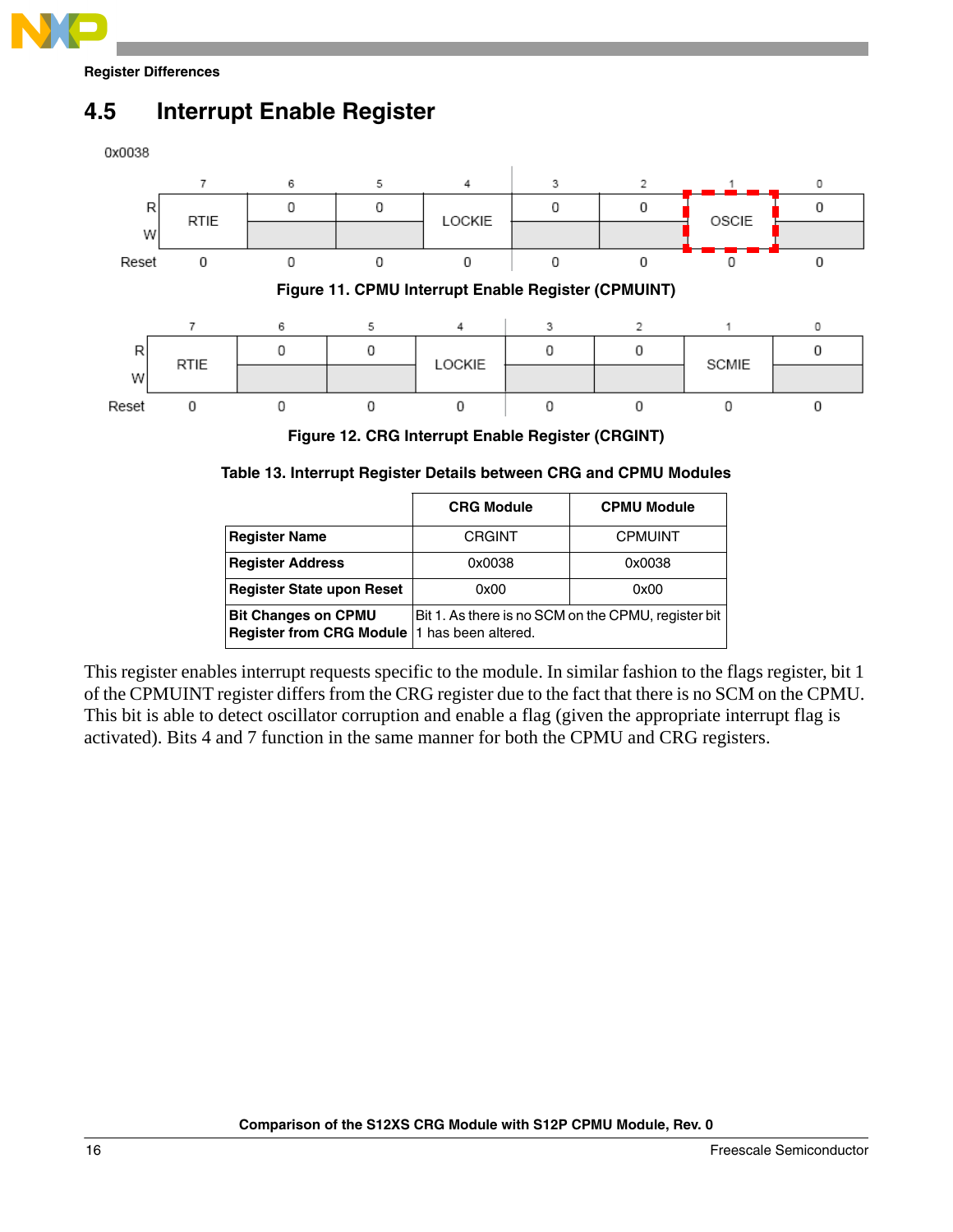

### <span id="page-16-0"></span>**4.6 Clock Select Registers**

**Figure 13. CPMU Clock Select Register (CPMUCLKS)**

| Ë     | PLLSEL | PSTP | <b>XCLKS</b> | PLLWAI | <b>RTIWAI</b> | COPWAI |
|-------|--------|------|--------------|--------|---------------|--------|
| W     |        |      |              |        |               |        |
| Reset |        |      |              |        |               | U      |

**Figure 14. CRG Clock Select Register (CLKSEL)**

|  |  | Table 14. Clock Select Register Details Between CRG and CPMU modules |  |  |
|--|--|----------------------------------------------------------------------|--|--|
|  |  |                                                                      |  |  |

|                                  | <b>CRG Module</b>                                                                                                                                                 | <b>CPMU Module</b> |  |  |
|----------------------------------|-------------------------------------------------------------------------------------------------------------------------------------------------------------------|--------------------|--|--|
| <b>Register Name</b>             | <b>CLKSEL</b>                                                                                                                                                     | <b>CPMUCLKS</b>    |  |  |
| <b>Register Address</b>          | 0x0039                                                                                                                                                            | 0x0039             |  |  |
| <b>Register State upon Reset</b> | 0x00                                                                                                                                                              | 0x80               |  |  |
| <b>Bit Changes on CPMU</b>       | Bits 0, 1, 2, 3, and 5. Significant changes due to<br>Register from CRG Module inclusion of internal reference and difference on<br>WAIT instruction within CPMU. |                    |  |  |

These registers are responsible for selecting the clock. Bits 6 and 7 maintain compatibility between the S12XS and S12P, because they have the same functions. When bit 7 is set the system clocks will be derived from the oscillator; when bit 7 is cleared the system clocks will be derived from the PLL. Bit 6 controls the oscillator in stop mode — setting it maintains the oscillator in stop/pseudo-stop mode, and clearing it disables the oscillator in stop mode.

The changes between the two registers are mainly due to the differences of the wait property from the CPMU module, plus the addition of the internal reference. On this module, wait mode has the same properties as run mode.

On the CRG module, in wait mode bits 3, 1, and 0 are used to adjust the properties of the PLL, RTI, and COP respectively.

On the CPMU module, bits 3 and 2 are used to configure the RTI and COP respectively while the module is running in pseudo-stop, and bits 1 and 0 are used to select either internal or external reference for the RTI and COP respectively.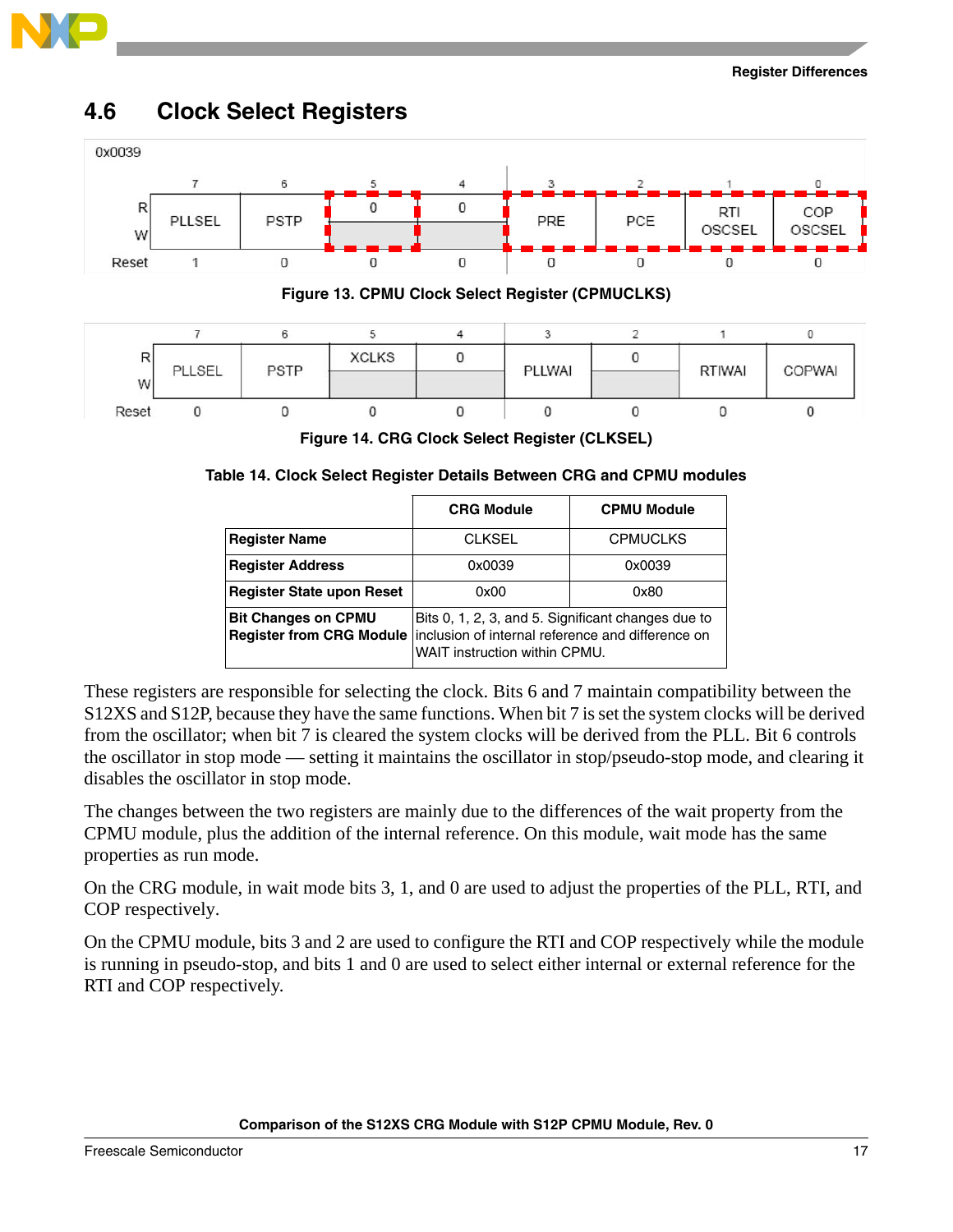

### <span id="page-17-0"></span>**4.7 PLL Control Register**



### **Figure 15. CPMU PLL Control Register (CPMUPLL)**



**Figure 16. CRG IPLL Control Register (PLLCTL)**

### **Table 15. PLL Control Register Details Between CRG and CPMU Modules**

|                                                               | <b>CRG Module</b>                                                                     | <b>CPMU Module</b> |
|---------------------------------------------------------------|---------------------------------------------------------------------------------------|--------------------|
| <b>Register Name</b>                                          | <b>PLLCTL</b>                                                                         | <b>CPMUPLL</b>     |
| <b>Register Address</b>                                       | 0x003A                                                                                | 0x003A             |
| <b>Register State upon Reset</b>                              | 0xC1                                                                                  | 0x00               |
| <b>Bit Changes on CPMU</b><br><b>Register from CRG Module</b> | Bits 7, 6, 3, 2, 1, and 0. Significant changes due to<br>differing features from CRG. |                    |

Bits 5 and 4 are compatible between the two registers and have the same functionality in that they are used as the PLL frequency modulation enable bits for VCOCLK. On the CRG module they are write anytime except when PLLSEL=1, but on the CPMU module they can be written to only when PROT=0 and PLLSEL=1.

Bits 7, 6, 3, 2, 1, and 0 are not used on the CPMU register. Bits 2 and 1 on the CRG register are respectively compatible with bits 3 and 2 on the CPMUCLKS register (see [Section 4.6, "Clock Select Registers"](#page-16-0)). The remaining bits on the CRG do not have compatible functionality on the CPMU register, so they are excluded.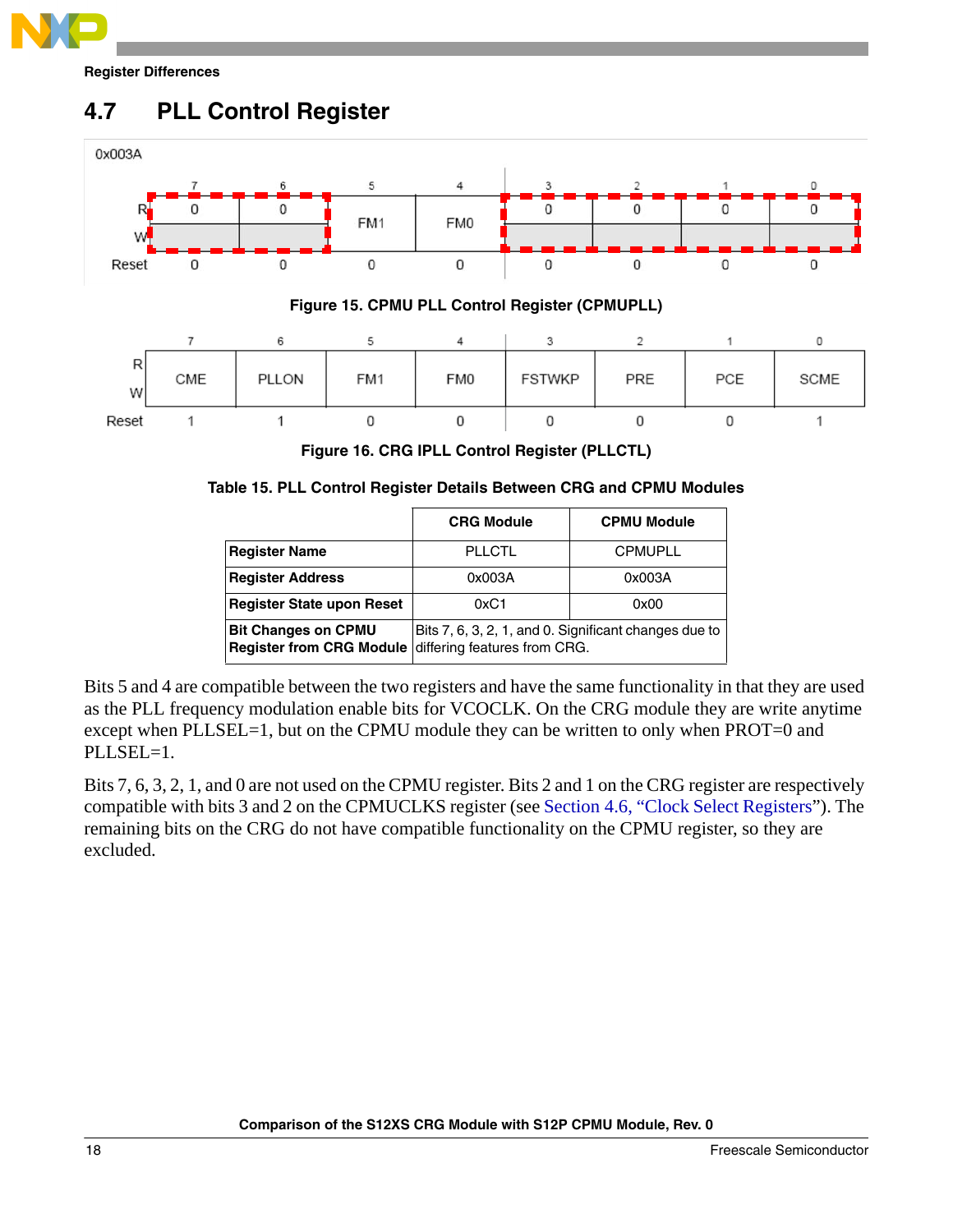

### <span id="page-18-0"></span>**4.8 RTI Control Register**



**Figure 17. RTI Control Register**

### **Table 16. RTI Control Register Details Between CRG and CPMU Modules**

|                                                               | <b>CRG Module</b> | <b>CPMU Module</b> |  |
|---------------------------------------------------------------|-------------------|--------------------|--|
| <b>Register Name</b>                                          | <b>RTICTL</b>     | <b>CPMURTI</b>     |  |
| <b>Register Address</b>                                       | 0x003B            | 0x003B             |  |
| <b>Register State upon Reset</b>                              | 0x00              | 0x00               |  |
| <b>Bit Changes on CPMU</b><br><b>Register from CRG Module</b> | None              |                    |  |

These registers are compatible between the CRG and CPMU modules, and there are no changes between them except the register name.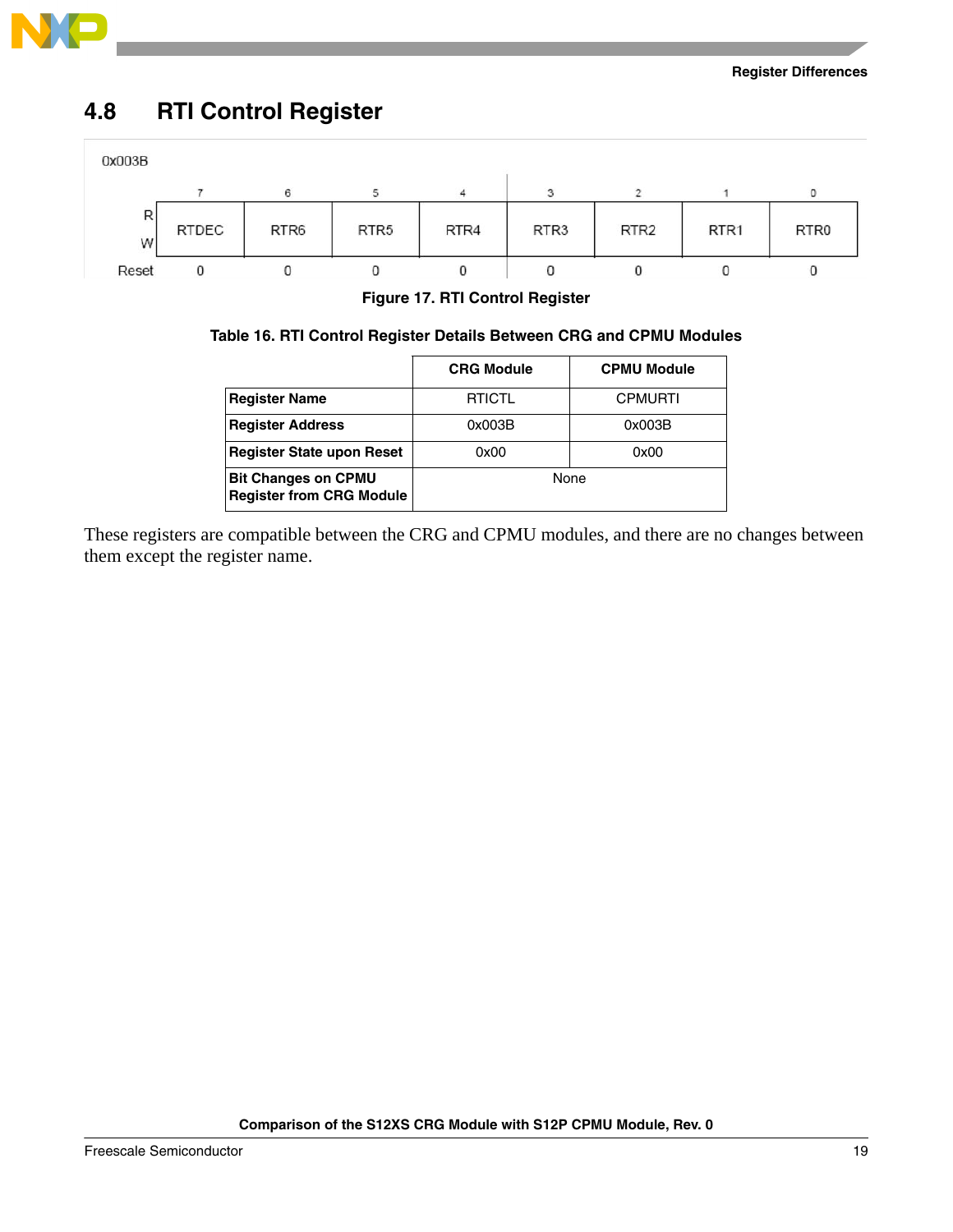

### <span id="page-19-0"></span>**4.9 COP Control Register**

| 0x003C |      |              |         |  |                 |     |                 |
|--------|------|--------------|---------|--|-----------------|-----|-----------------|
|        |      |              |         |  |                 |     |                 |
| R      | WCOP |              |         |  |                 |     |                 |
| W      |      | <b>RSBCK</b> | WRTMASK |  | CR <sub>2</sub> | CR1 | CR <sub>0</sub> |
| Reset  |      |              |         |  |                 |     |                 |

After de-assert of System Reset the values are automatically loaded from the Flash memory. See Device specification for details.

#### **Figure 18. COP Control Register**

|                                                               | <b>CRG Module</b> | <b>CPMU Module</b> |
|---------------------------------------------------------------|-------------------|--------------------|
| <b>Register Name</b>                                          | <b>COPCTL</b>     | <b>CPMUCOP</b>     |
| <b>Register Address</b>                                       | 0x003C            | 0x003C             |
| <b>Register State upon Reset</b>                              | 0x00              | From flash         |
| <b>Bit Changes on CPMU</b><br><b>Register from CRG Module</b> | None              |                    |

These registers are responsible for controlling the COP watchdog. The COP control registers are similar, with the bits being compatible between the CPMU and CRG modules. However, the register names differ.

The major functionality difference with the CPMU module is the option to run the COP with either the internal or external reference, which is dependent upon the setting of COPOSCSEL (CPMUCLKS register).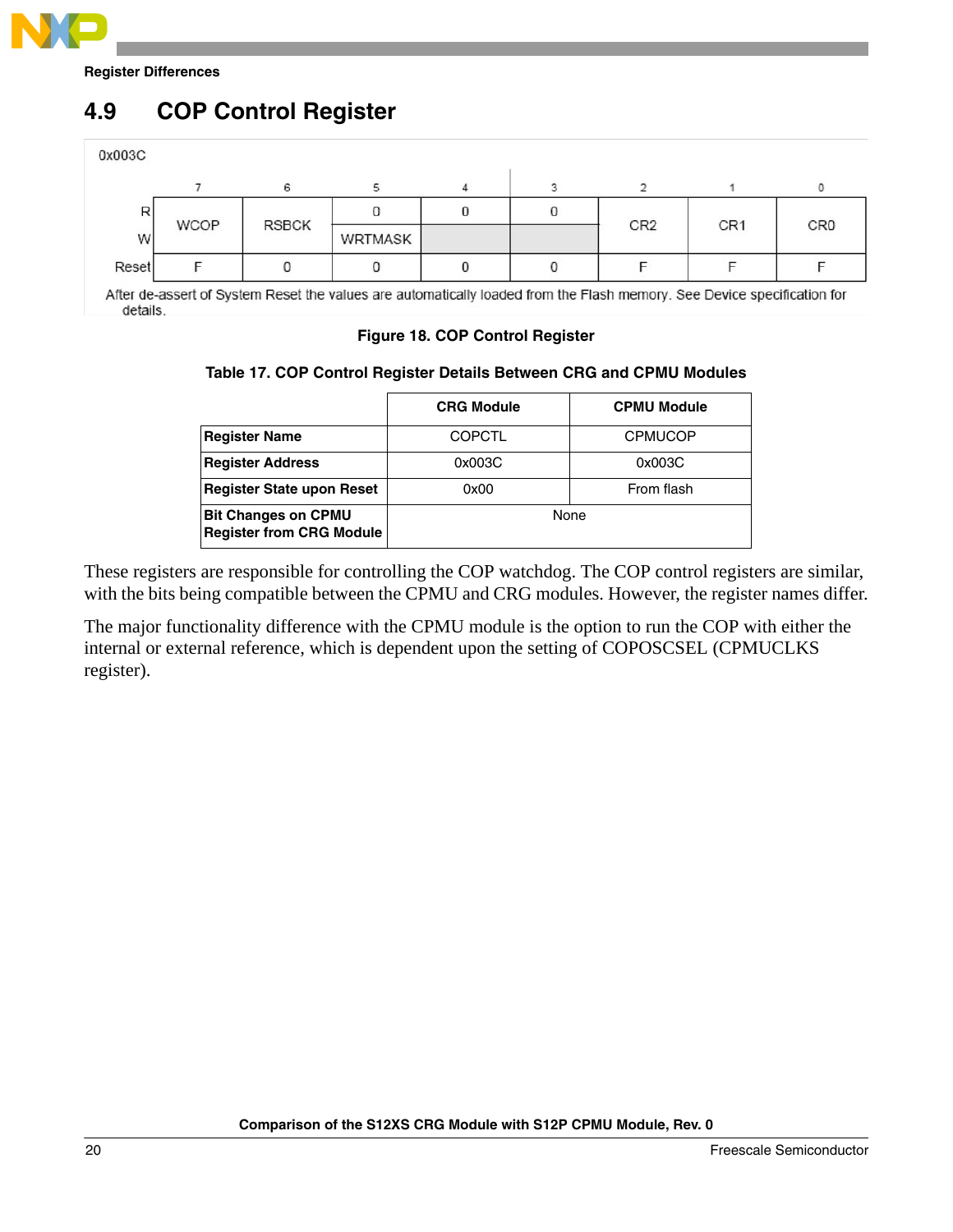

| 0x003F |       |       |       |       |       |       |       |       |
|--------|-------|-------|-------|-------|-------|-------|-------|-------|
|        |       |       |       |       |       |       |       |       |
|        |       |       |       |       |       |       |       | 0     |
| R      |       |       |       |       |       |       |       |       |
| W      | Bit 7 | Bit 6 | Bit 5 | Bit 4 | Bit 3 | Bit 2 | Bit 1 | Bit 0 |
| Reset  |       |       |       | U     |       |       |       |       |

### <span id="page-20-0"></span>**4.10 COP Timer/Arm Reset Register**

**Figure 19. COP Timer Arm/Reset Register**

|  | Table 18. COP Timer/Arm Control Register Details Between CRG and CPMU Modules |  |  |  |
|--|-------------------------------------------------------------------------------|--|--|--|
|--|-------------------------------------------------------------------------------|--|--|--|

|                                                               | <b>CRG Module</b> | <b>CPMU Module</b> |  |
|---------------------------------------------------------------|-------------------|--------------------|--|
| <b>Register Name</b>                                          | ARMCOP            | <b>CPMUARMCOP</b>  |  |
| <b>Register Address</b>                                       | 0x003F            | 0x003F             |  |
| <b>Register State upon Reset</b>                              | 0x00              | 0x00               |  |
| <b>Bit Changes on CPMU</b><br><b>Register from CRG Module</b> | None              |                    |  |

The ARMCOP and CPMUARMCOP registers are compatible, and there are no changes between them except the register name.

## <span id="page-20-1"></span>**5 Conclusion**

This application note has highlighted the functionality of the CPMU module, inclusive of the new clocking scheme, internal reference, API, and VREG. The main objective was to explain what it would take to alter an application, which previously used the CRG as a clock module, to use the CPMU as the source of system clocks. Furthermore, detailed analysis of the registers used to configure the CPMU was also considered in this application note, giving a side-by side comparison with equivalent CRG registers.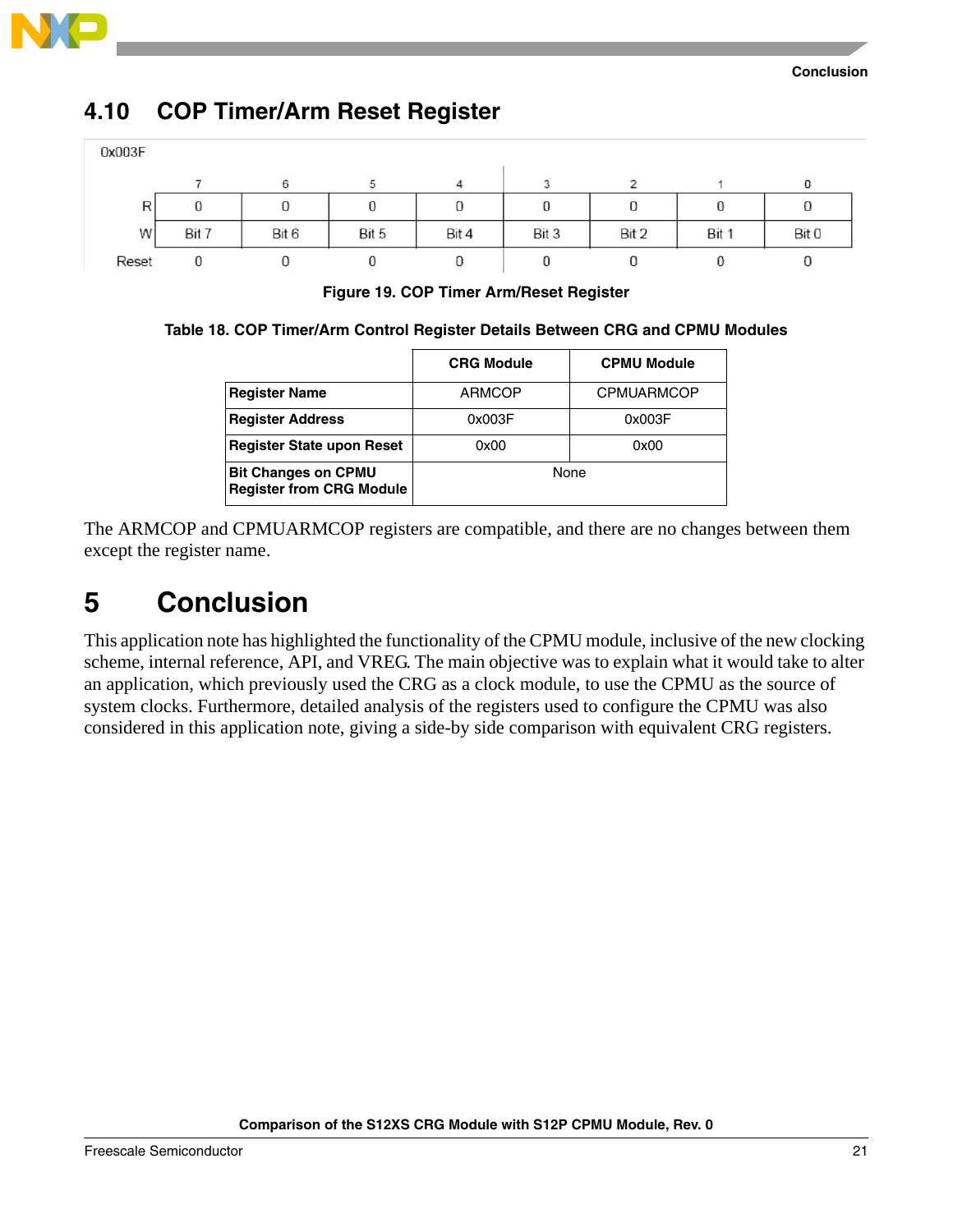

## <span id="page-21-0"></span>**Appendix A CPMU Expected Behaviors**

[Table 19](#page-21-1) outlines some scenarios in which the MCU might find itself, and provides an explanation of the expected behaviors from the CPMU.

<span id="page-21-1"></span>

|                                                                                 | <b>CRG</b>                                                                                                                                                            | <b>CPMU</b>                                                                                                                                                                                                                                                                                                                                                                 |
|---------------------------------------------------------------------------------|-----------------------------------------------------------------------------------------------------------------------------------------------------------------------|-----------------------------------------------------------------------------------------------------------------------------------------------------------------------------------------------------------------------------------------------------------------------------------------------------------------------------------------------------------------------------|
| <b>Switching from Internal</b><br>to External/External to<br>Internal Reference | Not applicable.                                                                                                                                                       | Directly done by altering OSCE bit. If going to an<br>external reference also requires the UPOSC bit to be<br>set, then switching will have occurred. Bus is on PLL for<br>both cases. The REFDIV bits must be adjusted before<br>the OSCE bit.<br>When OSCE is set, the PLL will lose lock and the bus<br>clock will switch to $f_{VCO}/4$ until the PLL has locked again. |
| <b>Loss of Lock</b>                                                             | A lock-interrupt flag is generated and is<br>cleared when LOCKIF is set. User<br>software should handle this situation.                                               | If bus clock is derived from PLL, nothing happens (clock<br>switches frequency to $f_{VCO}/4$ at least). The lock interrupt<br>lets the user know that the device is not running with the<br>target frequency.                                                                                                                                                              |
| Severe Oscillator Fault /<br>Failure                                            | Clock monitor fail event occurs and places<br>part in SCM (note various bits must be set<br>to allow this operation). A clock quality<br>check may also be performed. | Clock monitor will perform a reset and the device will<br>restart in PEI mode.                                                                                                                                                                                                                                                                                              |
| <b>Oscillator Noise</b>                                                         | Clock monitor fail event occurs and places<br>part in SCM (note various bits must be set<br>to allow this operation). A clock quality<br>check may also be performed. | Will automatically recover. Occasional spikes are<br>filtered; OSCFILT[4:0] bits should be configured<br>appropriately. If UPOSC is lost, bus clock is switched<br>back to PLL immediately - in other words, PBE would<br>switch back to PEE and PEE would switch back to PEI.                                                                                              |

### **Table 19. CPMU Plausible Scenarios and Actions**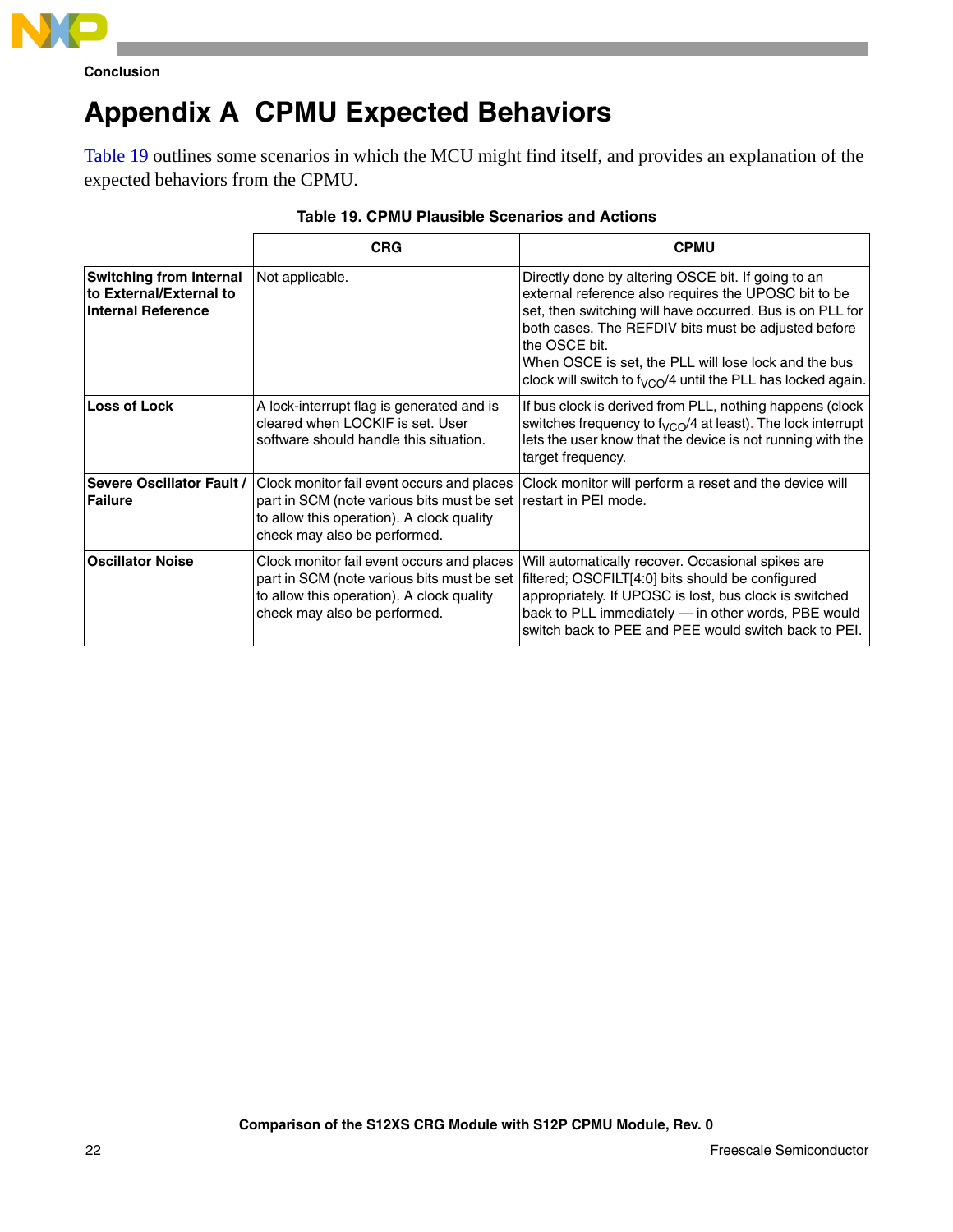

THIS PAGE IS INTENTIONALLY BLANK

**Comparison of the S12XS CRG Module with S12P CPMU Module, Rev. 0**